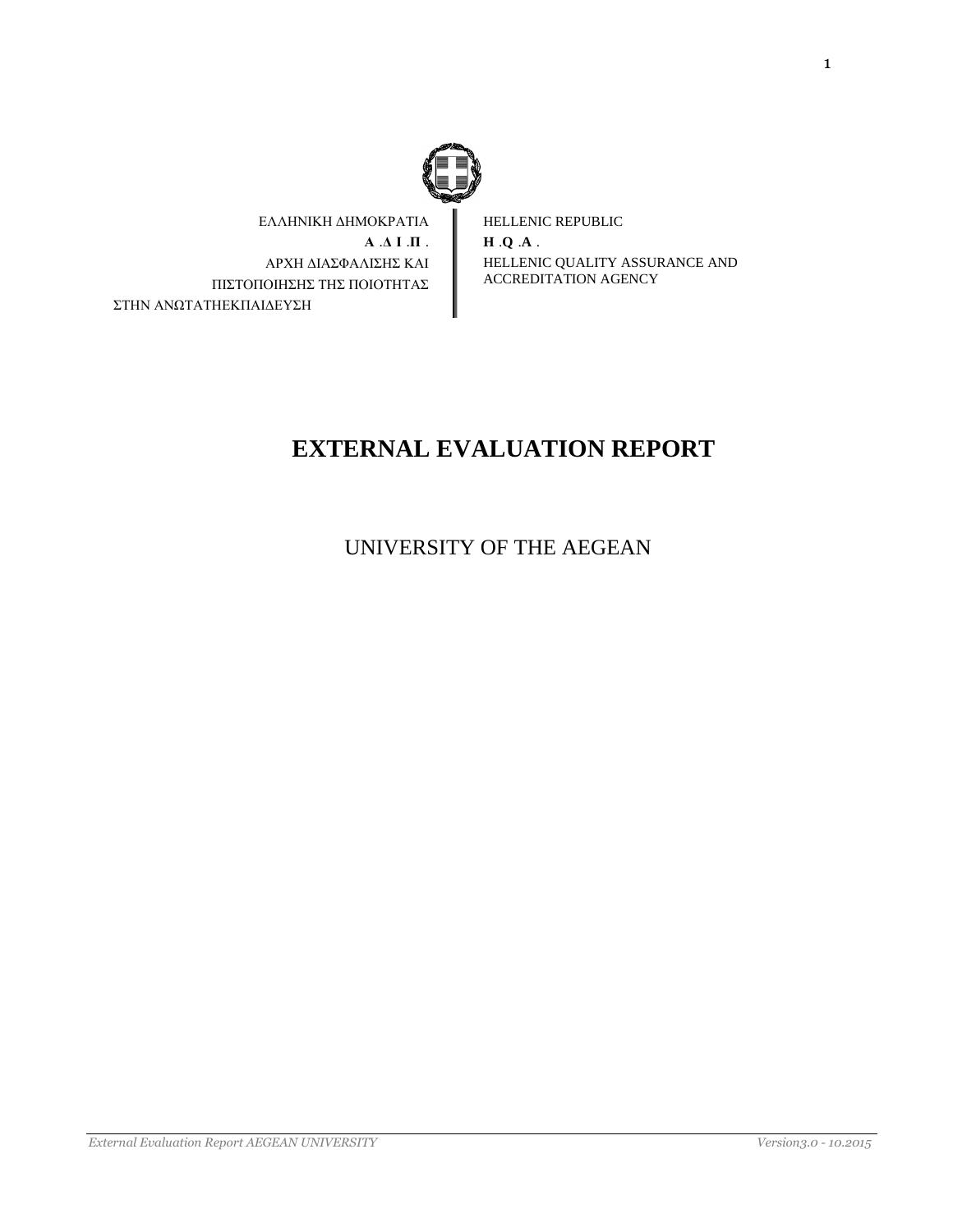| <b>TABLE OF CONTENTS</b>                                                             | pages |
|--------------------------------------------------------------------------------------|-------|
| <b>1. EXTERNAL EVALUATION COMMITTEE</b>                                              | 4     |
| 2. INTRODUCTION                                                                      | 5     |
| 2.1 The External Evaluation Procedure                                                | 5     |
| 2.2 The Self-Evaluation Procedure                                                    | 8     |
| 3. PROFILE OF THE INSTITUTION UNDER EVALUATION                                       | 10    |
| 3.1 Institutional Governance, Leadership & Strategy                                  | 10    |
| 3.1.1 Vision, mission and goals of the Institution                                   | 10    |
| 3.1.2 Organizational Development Strategy                                            | 10    |
| 3.1.3 Academic Development Strategy                                                  | 11    |
| 3.1.4 Research Strategy                                                              | 12    |
| 3.1.5 Financial Strategy                                                             | 13    |
| 3.1.6 Building and Grounds Infrastructure                                            | 13    |
| 3.1.7 Environmental Strategy                                                         | 14    |
| 3.1.8 Social Strategy                                                                | 15    |
| 3.1.9 Internationalization Strategy                                                  | 16    |
| 3.1.10 Student Welfare Strategy                                                      | 17    |
| 3.2 Strategy for Study Programmes                                                    | 18    |
| 3.2.1 Programmes of Undergraduate Studies (first cycle)                              | 18    |
| 3.2.2 Programmes of Postgraduate Studies (second cycle)                              | 19    |
| 3.2.3 Programmes of Doctoral Studies (third cycle)                                   | 21    |
| 3.3 Profile of The Institution under evaluation – Conclusions and<br>recommendations | 23    |
| <b>4. INTERNAL SYSTEM OF QUALITY ASSURANCE</b>                                       | 24    |
| 4.1 Quality Assurance (QA) Policy and Strategy                                       | 24    |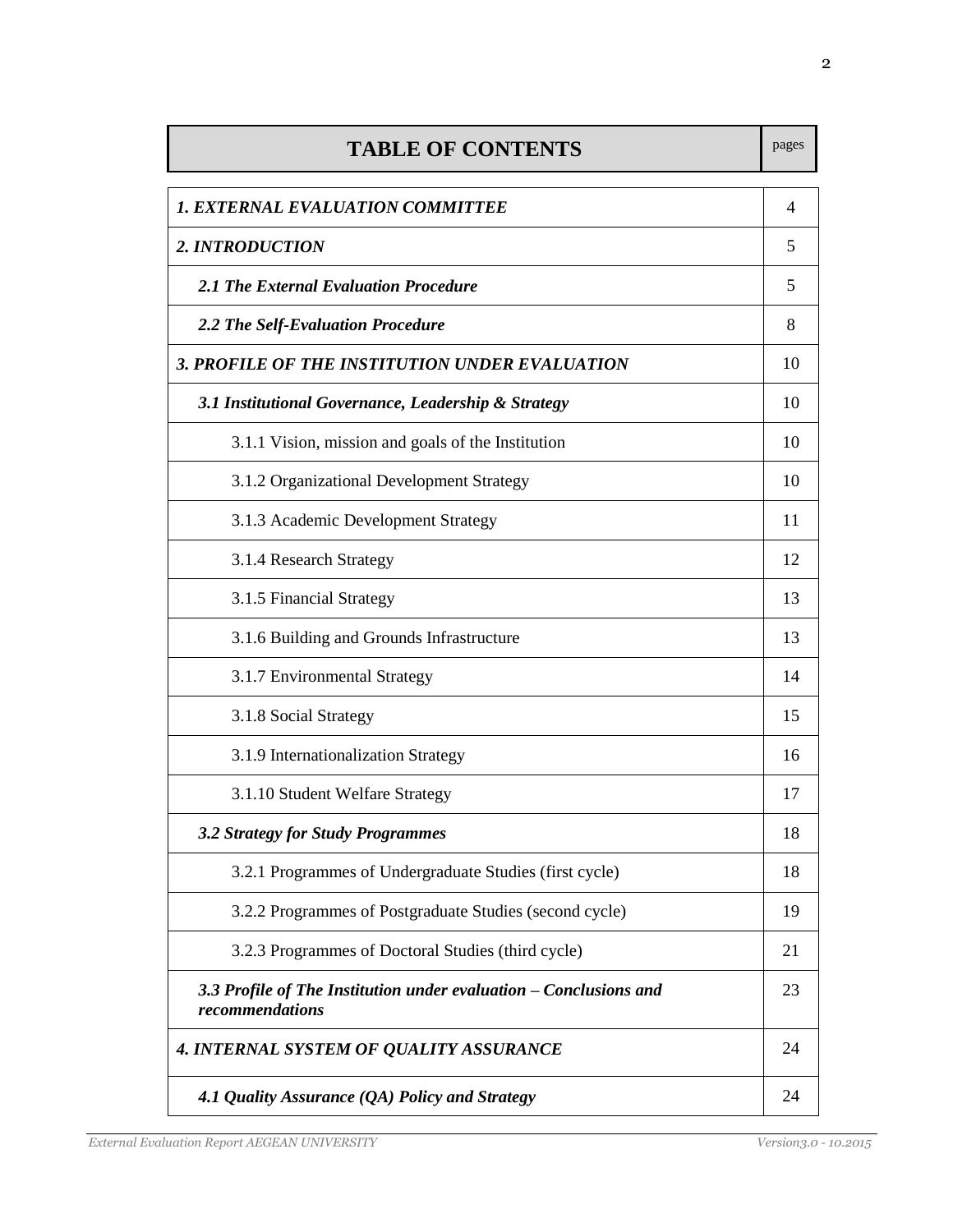| 4.2 Design, approval, monitoring and evaluation of study programmes and<br>degrees awarded         | 25 |
|----------------------------------------------------------------------------------------------------|----|
| 4.3 Teaching and learning - Assessment by students                                                 | 26 |
| 4.4 Admission of students, progression and recognition of studies                                  | 27 |
| 4.5 Quality Assurance as regards the teaching staff                                                | 28 |
| 4.6 Learning resources and student support                                                         | 29 |
| 4.7 Information Systems for Recording and Analysing Data and Indicators                            | 31 |
| 4.8 Dissemination of information to stakeholders                                                   | 32 |
| 4.9 Continuous monitoring and periodic review of the study programmes                              | 32 |
| 4.10 Periodic external evaluation                                                                  | 33 |
| 4.11 Internal System of Quality Assurance – Conclusions and<br>recommendations                     | 34 |
| 5. OPERATION OF THE CENTRAL ADMINISTRATION OF THE<br><b>INSTITUTION</b>                            | 36 |
| 5.1 Central Administration Services of the Institution                                             | 36 |
| 5.2 Operation of the Central Administration of the Institution -Conclusions<br>and recommendations | 37 |
| 6. FINAL CONCLUSION AND RECOMMENDATIONS                                                            | 38 |
| 6.1 Final decision of the EEC                                                                      | 39 |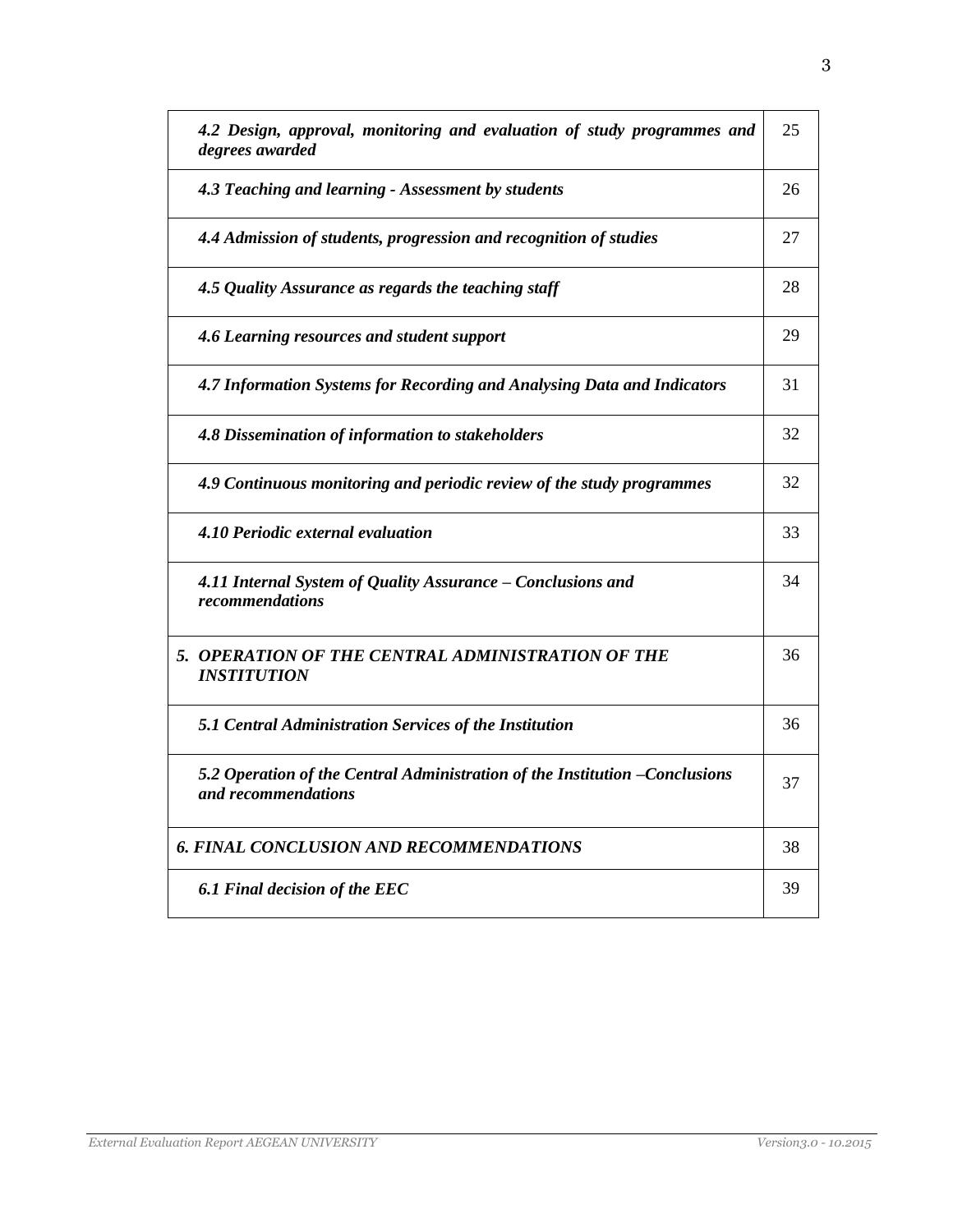# *1. EXTERNAL EVALUATION COMMITTEE*

The Committee responsible for the External Evaluation of the University/Technological Education Institution named UNIVERSITY OF THE AEGEAN comprised the following five (5) expert evaluators drawn from the Registry kept by the HQA in accordance with Law 3374/2005 and the Law 4009/2011:

- 1. Professor Aphrodite-Daphne Indares (Chair) Memorial University of Newfoundland, Canada
- 2. Professor Andreas Efstathiades European University Cyprus
- 3. Professor Michael Sideris University of Calgary, Canada
- 4. Professor Antonis Tsakmakis University of Cyprus
- 5. Dr. George Aislaitner National Organisation for Medicines, Greece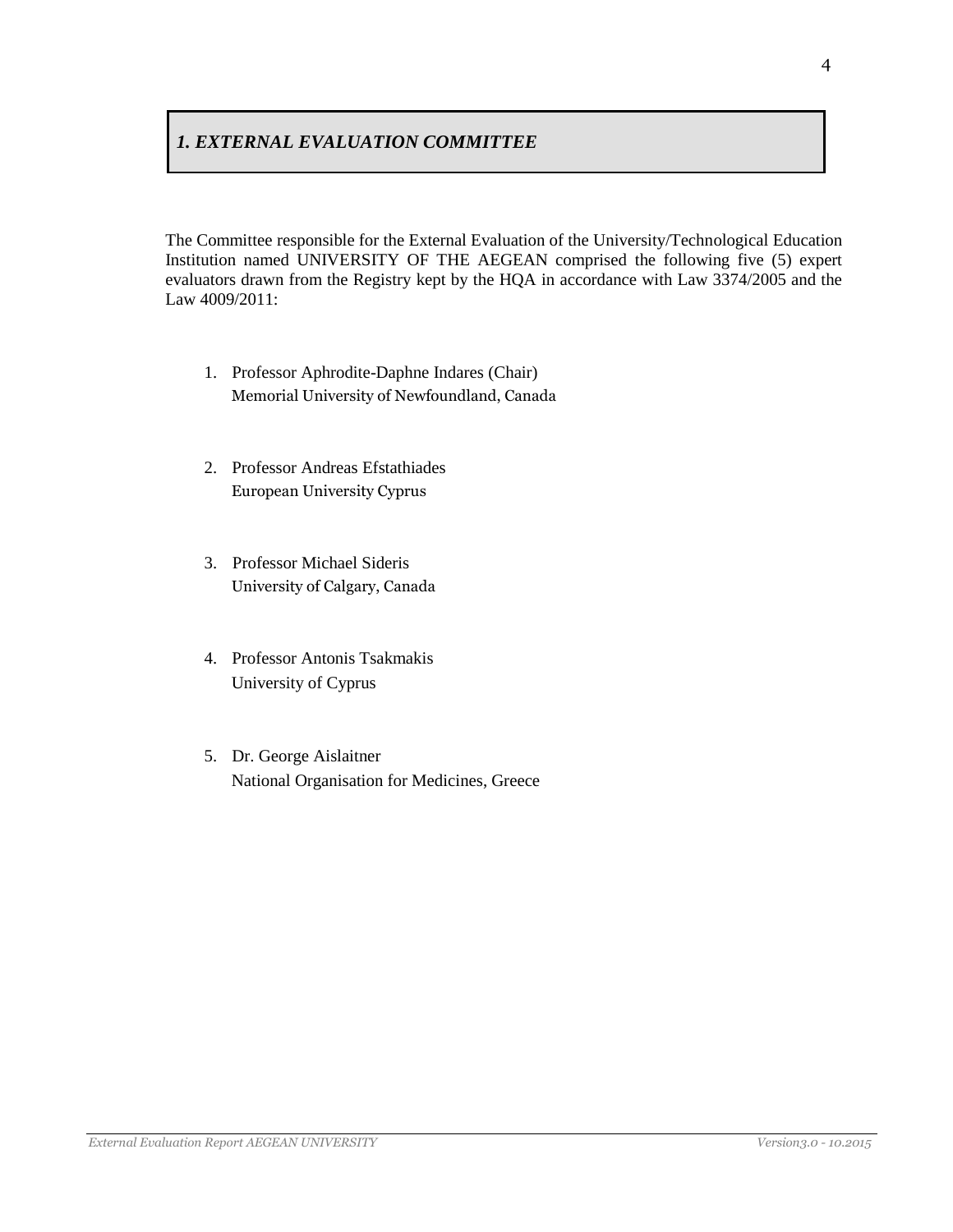# *2. INTRODUCTION*

### *2.1 The External Evaluation Procedure*

#### **Dates and brief account of the site visit**

Sunday 22/11/2015

Arrival of the External Evaluation Committee (EEC) at the island of Lesvos

Monday 23/11/2015

EEC Teleconference with HQA and orientation meeting

EEC meetings with:

a) Rector, Vice-Rectors and previous Rectors

b) President and members of the Council of the Institute (Board of Trustees) Tour of the Campus

Tuesday 24/11/2015

EEC meetings with:

a) Self-evaluation team - Quality Assurance Unit (QAU) – Μονάδα Διασφάλισης Ποιότητας ΜΟΔΙΠ)

b) Internal Evaluation Group (IEG) representatives of the Departments

c) Chief administration officers

d) Deans

e) Chairs of Departments

f) Members of academic staff

g) Undergraduate students

h) Post postgraduate students, PhD candidates and post-doctoral researchers

Wednesday 25/11/2015

EEC meetings with:

a) Alumni

b) External partners

c) Representatives of Sports and Cultural Student Groups

At the end of the day, the EEC presented a short oral report to the Rector and Vice-Rectors

The Committee met with:

Prof. Stefanos GRITZALIS, Rector Prof. Sokratis KATSIKAS, former Rector Prof. Themistoclis LEKKAS, Emeritus professor and former Rector Prof. Andreas TROUMBIS, former Rector Prof. Paris TSARTAS, former Rector Prof. Amalia POLYDOROPOULOU, Vice Rector of Research and Development Ass. Prof. Alexandra BOUNIA, Vice Rector of Academic Affairs and Quality Assurance Ass. Prof. Spyros SYROPOULOS, Vice Rector of International Relations, Student Affairs and Alumni Prof. Nikos ZOUROS, Vice President of the Board of Trustees Ass. Prof. Philemon BANTIMAROUDIS Prof. Georgios TSIRTSIS Ass. Prof. Aristides SAMITAS Ass. Prof. Maria LEKAKOU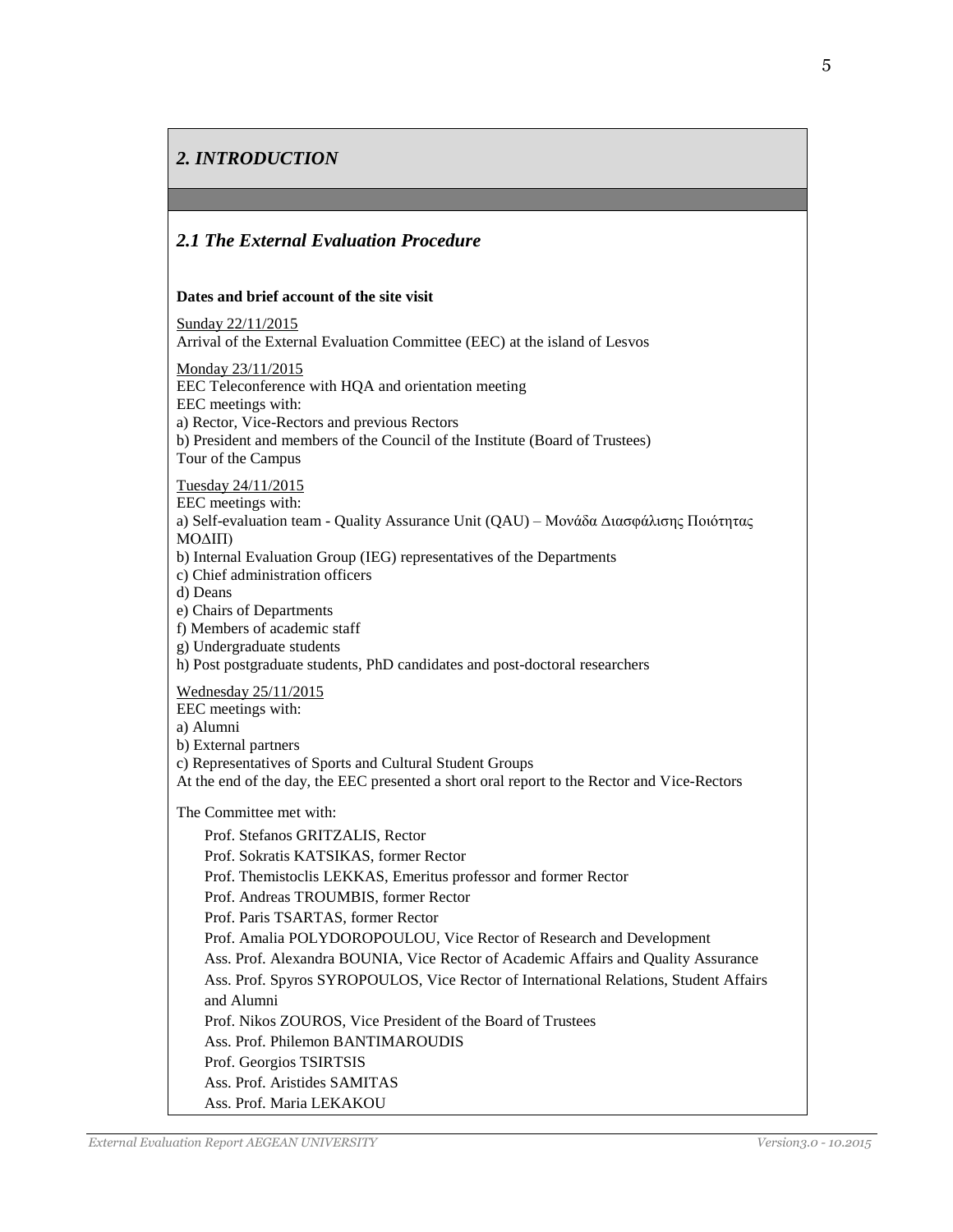Ass. Professor Lilian MITROU

Water and Air Quality Laboratory, Department of Environment:

Professor Christodoulos Pilinis, Assistant Professor Athanasios Stasinakis, Associate Professor Panagiotis Dimitrakopoulos, Dr. Maria Aloupi, Special Teaching Personnel [Ειδικό Διδακτικό Προσωπικό (ΕΔιΠ)]

Cartography and Geoinformatics Laboratory, Department of Geography:

Professor Nikos Soulakelis, Assistant Professor Michalis Vaitis.

The Laboratory of Natural Disasters (Project AEGIS) was represented by PhD candidate Mr. Athanasis, undergraduate and post graduate students and post-doctoral researchers

The EEC examined the following reports, documents, other data:

A. Self-evaluation Report

B. Documents on the following aspects, which present the total picture of the institution under evaluation:

- Institution Leadership and Development Strategy

- Overview Of The Rector including: Vision, mission and objectives of the Institution, Strategic Organizational Development Plan and Strategic Academic Development Plan

- Strategic Planning for 2014–2020, including: Curricula for Undergraduate degree programs (first cycle), Postgraduate courses (second cycle), and Doctoral programs (third cycle)

- A brief overview of the SCHOOLS: School of Environment, Faculty of Social Sciences, School of Management, School of Sciences, School of Humanities

- Masters courses for 2015–2016

- Research strategy

- Economic organization and strategy

- Strategic planning and building infrastructure

- Environmental policy

- Social strategy

- Institution internationalization strategy

- Strategy for the student care

- Cultural & sporting activities

- Employment and career office (Δομή Απασχόλησης και Σταδιοδρομίας, ΔΑΣΤΑ)

- An overall analysis of the university policy and strategy

C. Internal Quality Assurance System - Global analysis

The University of the Aegean took the initiative for the organization of an Institutional External Evaluation in 2005, in cooperation with the European University Association (E.U.A). The EEC was provided with the evaluation document.

D. Documents pertaining to the operation of the administration of the Institution; presentations on the:

- Organization of the central and local administrations

- General administrative and technical support

- Management of administrative affairs

- Student support

- Financial Services and Special Research Account Fund (SARF) (Ειδικός Λογαριασμός

Έρευνας - ΕΛΕ)

- Technical and communication services

- Library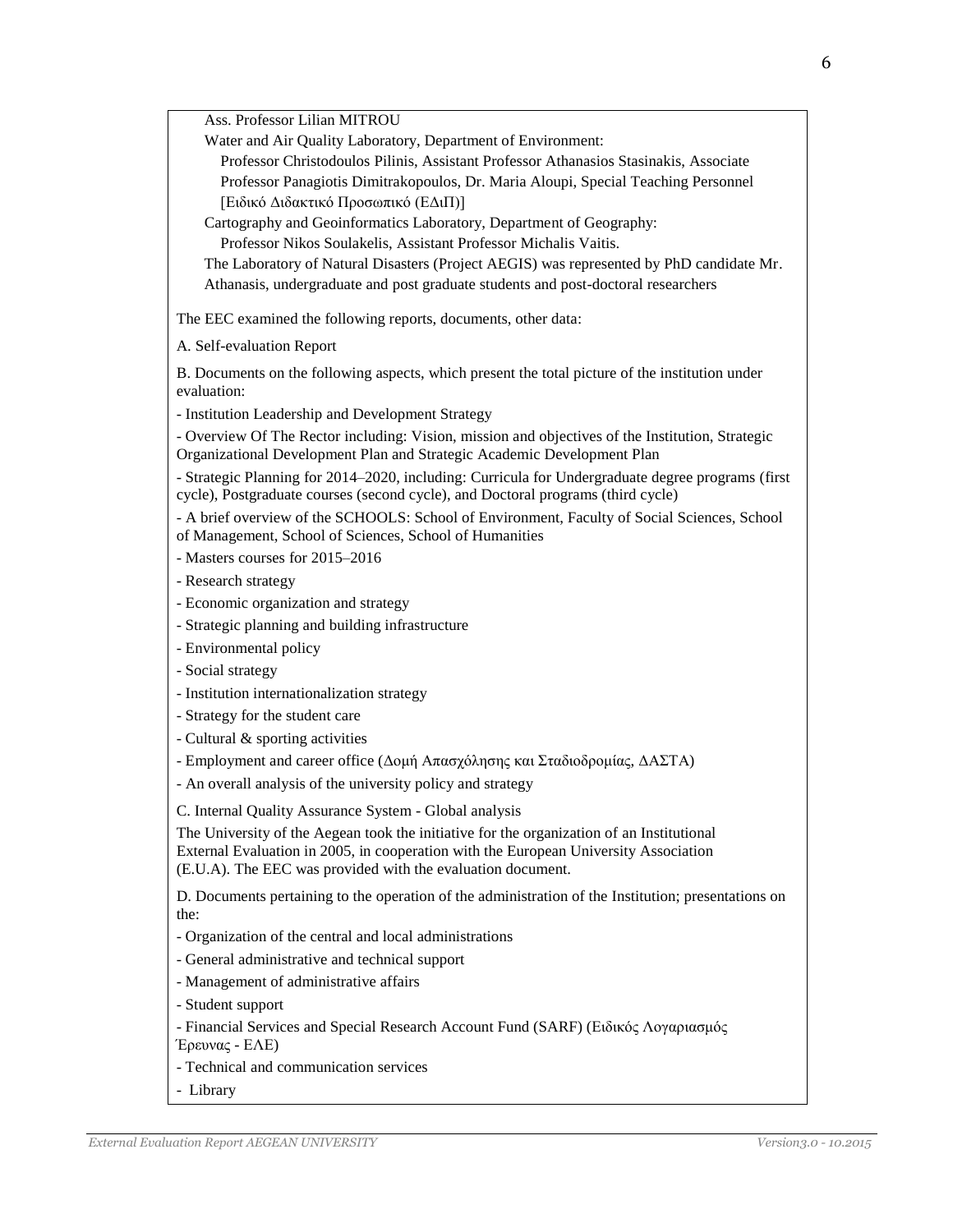- Office of public relations

E. Evaluation reports and responses from the departments

- Reports of the External Evaluation of the Departments of the different Schools, together with the respective responses from the Departments

F. Additional data

- Economic analysis for 2014

- Indicative results of the 2015 alumni survey

- Indicative breakdown of undergraduate students upon entering the university

- Gender map of undergraduate and postgraduate students, academic and administrative staff per department

- Publications in peer reviewed international journals (Departments of Nutrition and of Marine Sciences)

The EEC interviewed groups of: undergraduate and postgraduate students, alumni, academic and administrative staff. Also, discussions took place with local authorities that co-operate with the university and external partners (see the brief account of the site visit given above).

Facilities visited by the EEC:

Administration building and main campus in Mytilene

Water and Air Quality Laboratory, Department of Environment and its laboratories

Cartography and Geo-informatics Laboratory, Department of Geography

Laboratory of Natural Disasters (Project AEGIS)

Teaching rooms and lecture amphitheaters

EEC also attended an event on the occasion of the International Day for the Elimination of Violence Against Women event on 25th November

| 2.1                                  | <b>Tick</b> |
|--------------------------------------|-------------|
| <b>Worthy of merit</b>               |             |
| <b>Positive evaluation</b>           |             |
| <b>Partially positive evaluation</b> |             |
| <b>Negative evaluation</b>           |             |

The program of the visit was very well planned and properly allocated to the days of the site visit. The documentation provided was comprehensive and addressed all the points of interest.

The schedule of the visit included a variety of face-to-face meetings, teleconferences and videoconferences with a good number of representatives from each group.

EEC was at all times supported by technical staff and a member of the academic staff. Responses to requests for documents and minutes of meetings were very prompt and very informative.

The EEC's overall impression is that the university could not have been better prepared for this visit.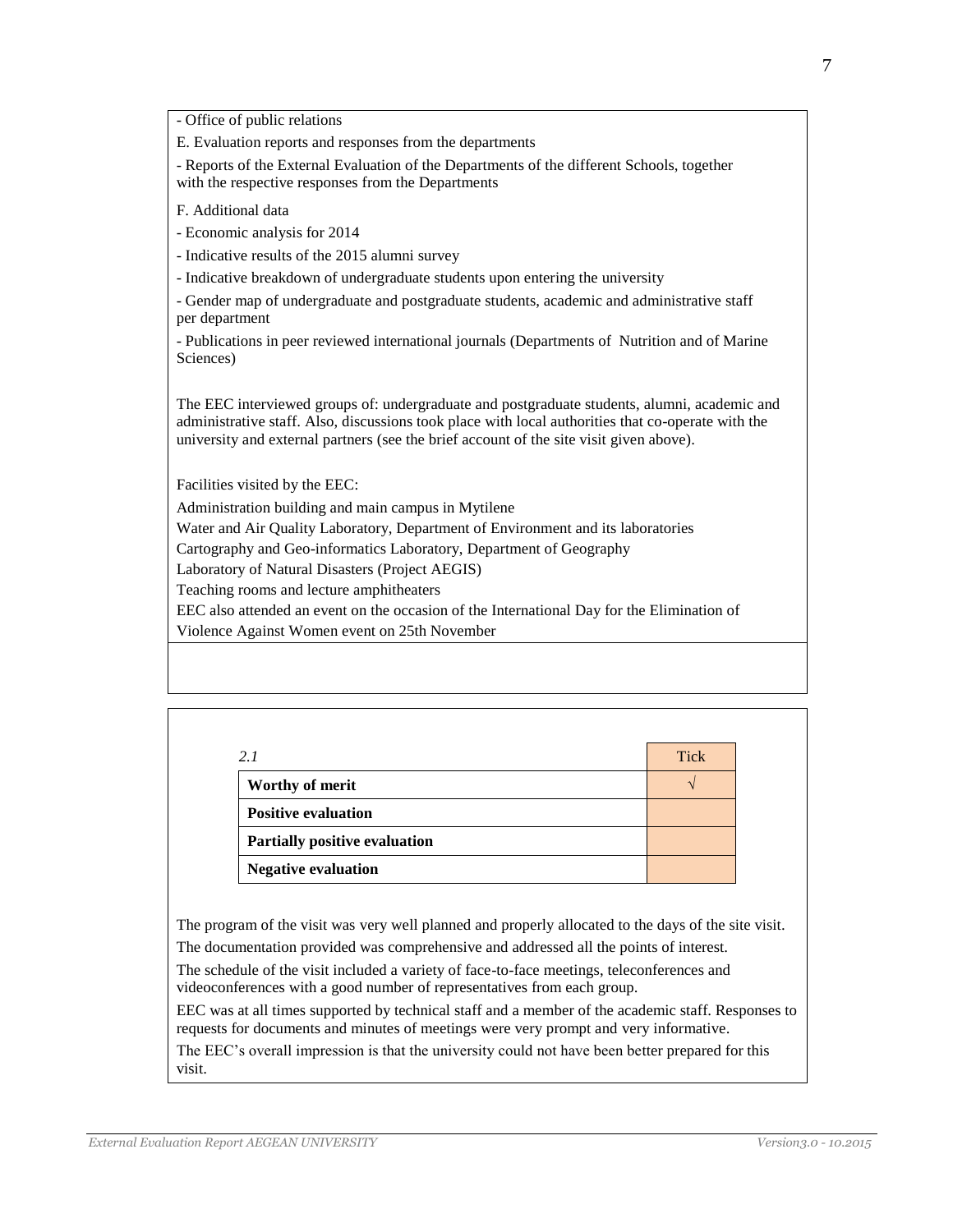### *2.2 The Self-Evaluation Procedure*

The documents provided were compatible with the requirements of the national institutional framework for evaluation of universities (N. 3374/2005 & N.4009 / 20011), the Quality Assurance Criteria - Single European Higher Education Area and the specifications set by ΑΔΙΠ. Good cooperation between internal quality assurance groups [Μονάδα Διασφάλισης Ποιότητας (ΜΟΔΙΠ), Ομάδα Εσωτερικής Αξιολόγησης (OM.E.A)] was evident.

It should be noted that well before the establishment of the Internal Evaluation Processes of Universities by the Greek Legal Framework, the University of the Aegean (UA) had taken the initiative for the organization of an Institutional External Evaluation in 2005.

The recommendations from the Institution's external evaluation by the European University Association have been implemented for the further development and modernisation of the UA.

Very comprehensive documentation was provided both as PDF files on USB sticks and on a dedicated webpage containing all necessary presentations and supportive documents, such as, e.g. previous external evaluation reports with the respective responses from the Departments.

Within the context of the internal evaluation, UA focused on:

- The best depiction of the Institution's identity and distinct character, considering that a rebranding of the University would better reflect and promote the unique position of the UA in the Aegean Archipelago.

- Determining clearly the Institution's objectives. The establishment of a culture of innovation, collaboration and internationalization has been a clear aim since the time of the first external evaluation. This is evident at all levels of the institution.

- Evidence-based assessment of needs and setting a hierarchy of priorities - Redefining objectives in research, teaching and programmes depending on needs. A scientific approach based on evidence supported by appropriate surveys and statistical analysis has been used.

- An internal dialogue and co-operation among Departments has been developed to improve the quality of teaching and the Departments' activities.

- Detailed SWOT analysis was provided at the level of Institution, Schools/Departments and Administration.

Actions at the individual Department level included:

- Upgrading teaching and curricula

- Improvement of internationalization and networking

- The appropriate parameterization of the students' record (φοιτητολόγιο)

- The upgrading of the Departmental web pages

- The standardization and codification of statistics

The implementation of these measures is viewed as a dynamic and evolving procedure.

ΜΟΔΙΠ organized, designed and implemented the framework of the self-assessment process. Working groups for the collection and processing of operational quality and institutional quantitative data were established. There was a constant updating and cooperation within the Rectorate and with other Institution Services for applying a standard procedure.

Organisation of the evaluation process included the following:

- Recording and documentation of Departmental statistics

- Utilization of statistics for future purposes (e.g., in reference to student recruitment, monitoring vocational course graduates and maintaining communication)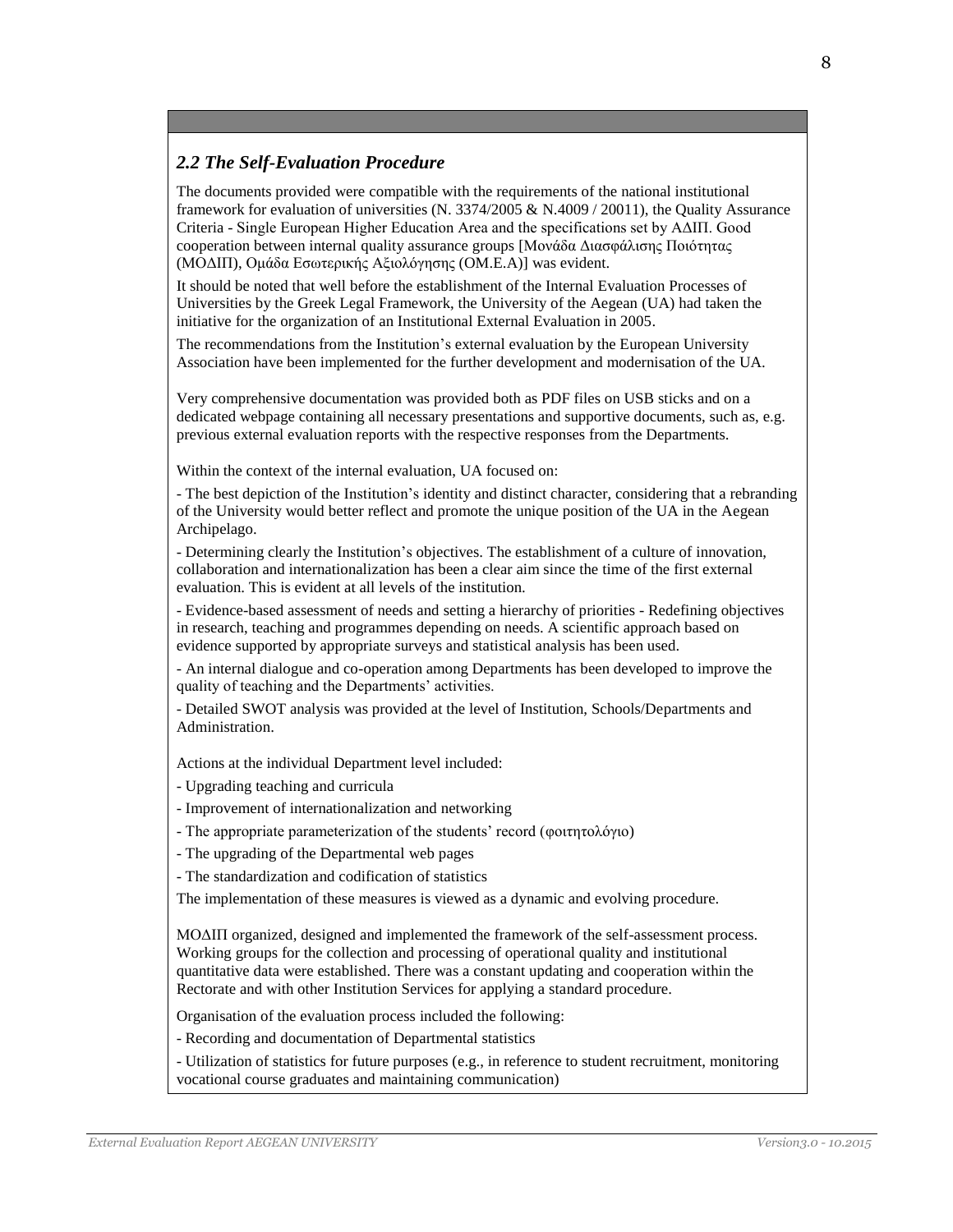- Publication of evaluation results and dissemination throughout the academic community

Analysis of the positive elements was divided into two parts: analysis for the Institution and for the Departments.

At institutional level, these include: Internal standardisation of the Departments' evaluation procedures; development of information infrastructure and systems for centralized data collection; total mapping of Departments' services and functions; comparative analysis of the various functions of the Departments.

At the department level, the benefits of the assessment include: Better targeting and focusing on the concept/wording of the identity of each Department; improvement of internal communication and cooperation at all levels; systematic monitoring of strengths and weaknesses, as well as efforts to improve them; better organization of operations and services.

The UA is familiar with self-evaluation procedures since 2005, well before becoming mandatory by law. This procedure resulted in the following positive effects:

Optimization of the Integrated Quality Assurance system of the UA to intensify standardization, and to overcome the difficulties due to the remote geographical locations the Departments and Schools of the Institution, which spread over 6 islands in the Aegean Archipelago.

Optimization of Integrated Information of the Quality Assurance System with the aim of speeding up and simplifying procedures within the current legal framework which is impeding the university's effectiveness and flexibility.

Direct dissemination of the evaluation results upon completion of the academic year, and supporting the operational element of the Departments for the following academic year.

Ability to display statistics and trends in each Department separately, and facilitate comparative analysis between Departments.

| 2.2                                  | <b>Tick</b> |
|--------------------------------------|-------------|
| Worthy of merit                      |             |
| <b>Positive evaluation</b>           |             |
| <b>Partially positive evaluation</b> |             |
| <b>Negative evaluation</b>           |             |

It can be safely concluded that the self-evaluation procedures of the UA have been designed and implemented in a very effective manner. Formal processes have been established to communicate the information from the higher administration to the students and academic staff, and vice versa (i.e., the collection of information is based on a bottom-up approach).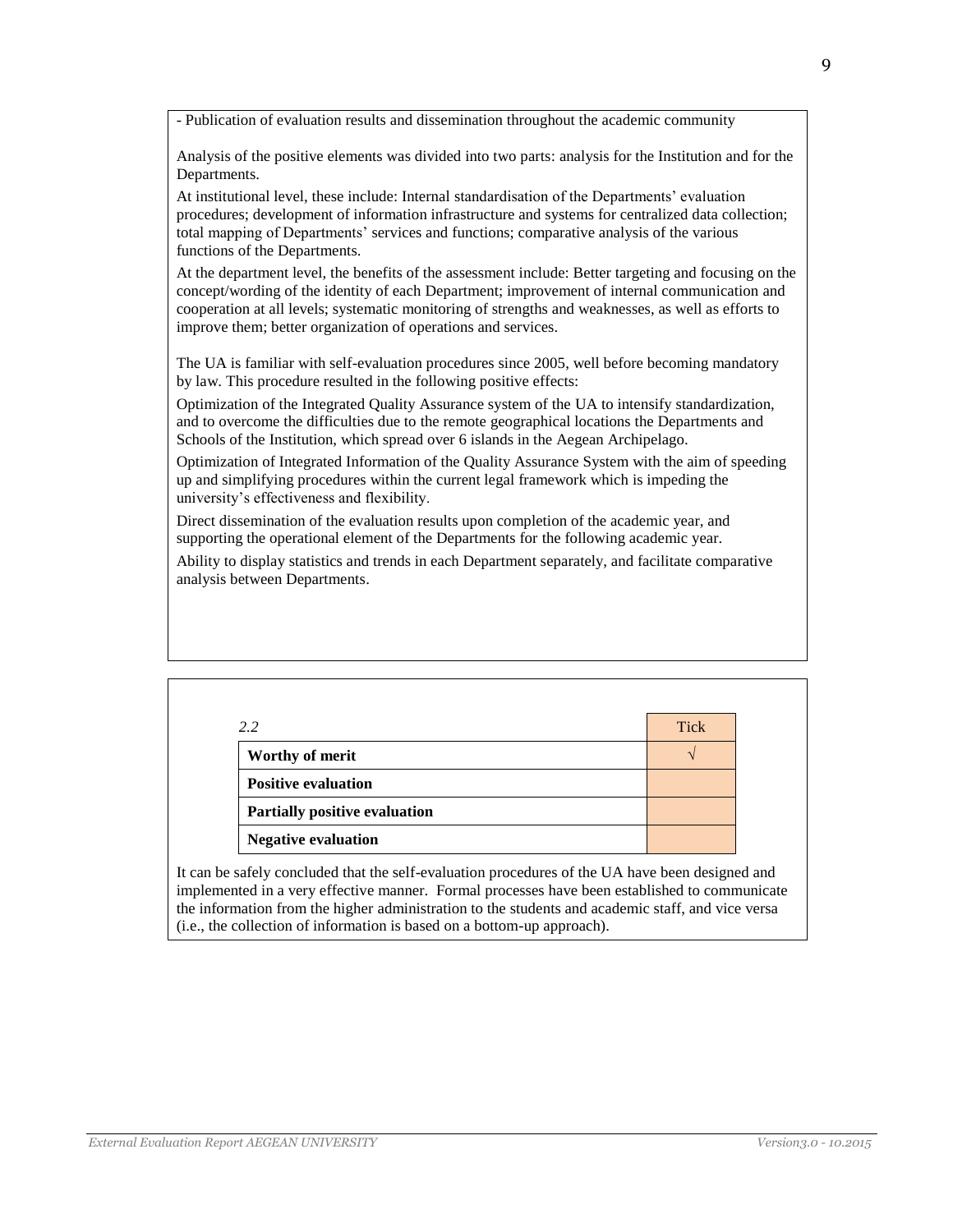# *3. PROFILE OF THE INSTITUTION UNDER EVALUATION*

### *3.1 Institutional Governance, Leadership & Strategy*

### **3.1.1 Vision, mission and goals of the Institution**

The UA has the threefold mission to provide quality graduate and postgraduate education, state-ofthe-art research, and contribution to society, in a relatively remote part of Greece. Key aspects of this mission are *innovation*, *internationalisation* and *outreach***.**

With respect to education, these goals are achieved by developing and promoting (a) new multidisciplinary approaches reflecting the changing nature of societal needs; and (b) innovative educational methods. In addition, UA places special emphasis on the development of *international educational programs* and *summer schools***,** as well as *lifelong learning programs.*

With respect to research, UA places emphasis on development of *new approaches* and their *practical applications* to societal needs, and has particular strengths in disciplines of strategic importance for the modern (and/or local) society, such as environmental, social, Mediterranean and marine studies. *Internationalisation* is achieved by the maintenance and further development of *collaborations* with renowned institutions worldwide and by promoting *mobility* of students and staff at a global scale.

The EEC feels that the goals and approaches are highly appropriate in the geopolitical context of the UA. This is a relatively young university, and given the present economic situation and the complex legislation system and bureaucracy at the national level, its operations, progress and success relies heavily on the involvement of young, dedicated and enthusiastic faculty members (ADP) and staff. *The EEC got a consistent impression from all the groups that there is a remarkable spirit of solidarity and commitment between (and within) the different groups. This ensures continuity and coherence of strategy. They adapt to challenges and adverse circumstances with flexibility and they have developed a remarkable ability to advance, change and evolve.*

| 3.1.1                                | <b>Tick</b> |
|--------------------------------------|-------------|
| Worthy of merit                      |             |
| <b>Positive evaluation</b>           |             |
| <b>Partially positive evaluation</b> |             |
| <b>Negative evaluation</b>           |             |

### **3.1.2 Organizational Development Strategy**

The EEC discussed with the Rector, deputy rectors and former rectors, as well as with the Council, about the organizational development strategy of the UA, both diachronically and at present. These meetings, together with the meeting with other personnel, gave the strong impression that there is a common front of devoted and effective officials who, through their individual roles, have developed an appropriate strategy and effective procedures and practices.

Operation regulations are of two types: (a) those set by laws of the Greek education system, which pertain to the general framework of operation of Greek universities, and to a first level of internal regulations; and (b) those set by the university.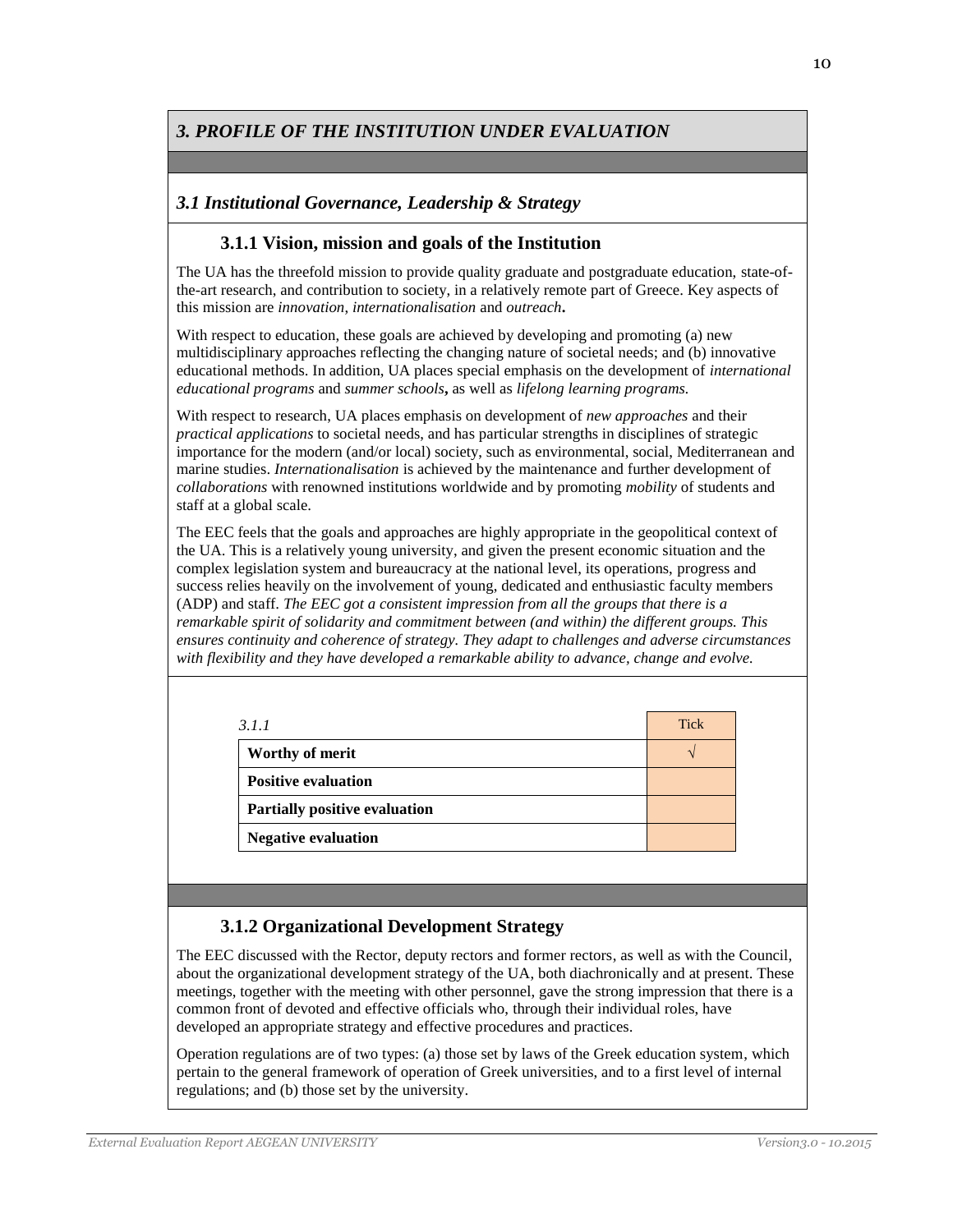UA differs from other Greek universities in that it is dispersed in 6 different islands, with limited transportation options between them. This poses special challenges to the administration at all levels, which are addressed to a large extent by communication via the internet (e.g., teleconferences, digital databases, common online systems). Despite the practical adversities, there is evidence that the quality of communication and interaction is high, and that decision-making procedures are consistent, transparent and effective.

Specific goals of the UA are to maintain the central organisation, as it fits the main vision of the institution, but further improve the communications and the synergy between the different units (by, e.g., standardisation of the communication and operational procedures).

All the groups interviewed by the EEC agreed that the administrative officials are effective in running on a timely manner the operations of the UA at all levels. It is worth mentioning, however that (a) they are understaffed and the 'smooth' operation is achieved only because of the staff's willingness to contribute personal unpaid time, if needed; and (b) unnecessary additional hurdles are imposed on the operations by the Greek bureaucracy and complex legislation.

| 3.1.2                                | <b>Tick</b> |
|--------------------------------------|-------------|
| Worthy of merit                      |             |
| <b>Positive evaluation</b>           |             |
| <b>Partially positive evaluation</b> |             |
| <b>Negative evaluation</b>           |             |

Given the general financial situation, the complex bureaucracy at state level and the special geographic circumstances, the achievements of UA in this respect are remarkable.

### **3.1.3 Academic Development Strategy**

There is an effective bottom-up approach by means of consultation, internal committees, and promotion of the issues to appropriate agents within the Institution.

The main goals for academic development are to: (a) improve the quality of education in UA and keep up with the evolving societal needs; (b) increase and promote its international character; (c) create new multidisciplinary structures, to increase efficiency, all within the framework of the existing Schools and Departments.

There are continuing efforts towards innovation in programs of study, use of new and diverse teaching methods that promote active participation of the students in the learning process (rather than passive studying), blended learning, summer schools, joint degrees, etc.

Given the remoteness and dispersion of the UA and the current financial constraints, key issues are to increase: (a) the retention and presence of the students in the institution (e.g., improve infrastructure, ability to attract fellowships, excellence awards, increase in publicity); (b) efficiency in teaching by means of interdisciplinary common courses and e-diffusion of information.

The EEC got the impression that although UA follows appropriate timelines with academic issues, there are delays and complications in specific deliveries that are beyond their control (due to the frequent changes in Greek educational legislation, or due to delays in implementation of new laws, hiring new staff, etc.).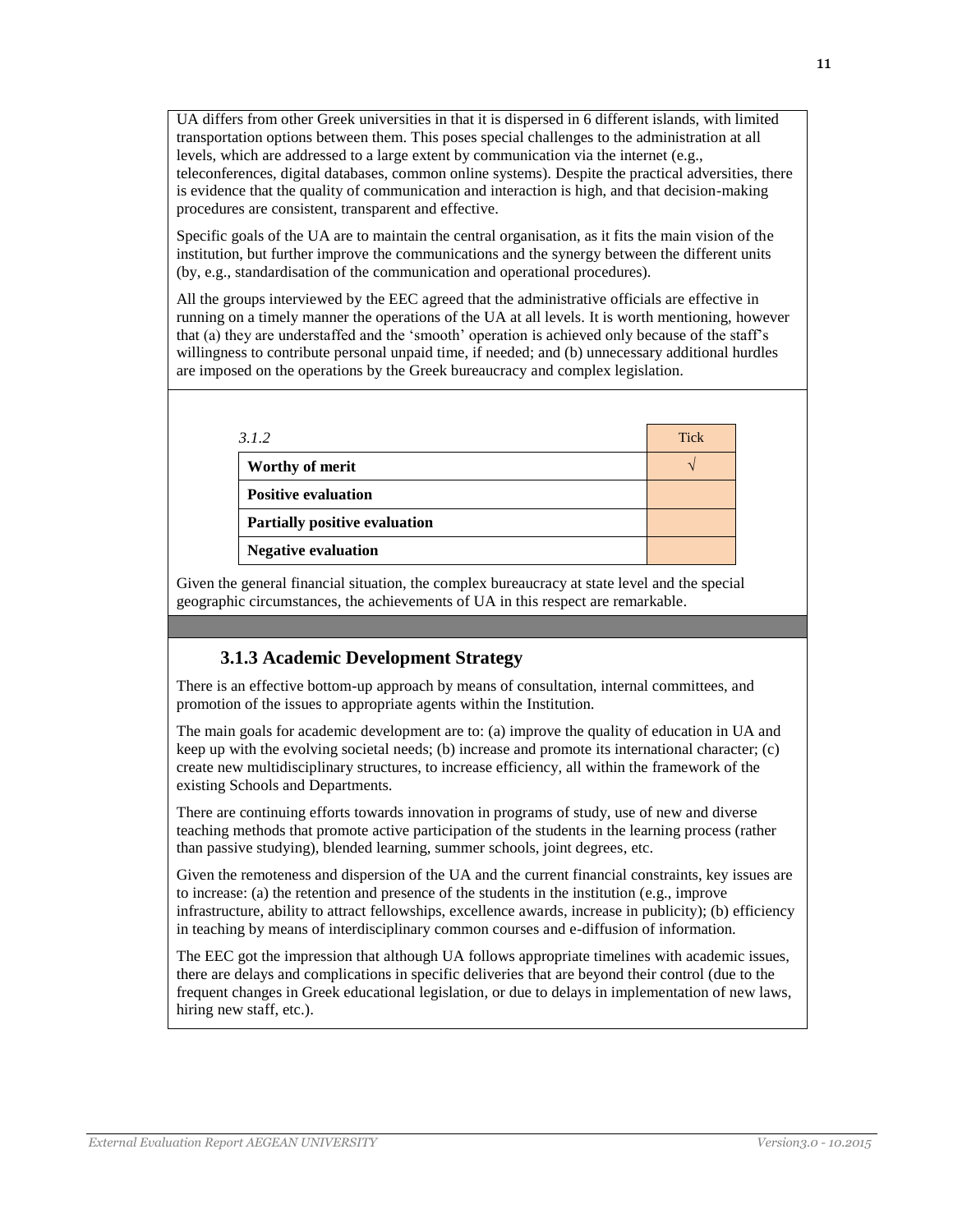| 3.1.3                         | <b>Tick</b> |
|-------------------------------|-------------|
| Worthy of merit               |             |
| <b>Positive evaluation</b>    |             |
| Partially positive evaluation |             |
| <b>Negative evaluation</b>    |             |

### **3.1.4 Research Strategy**

UA's research strategy focuses on innovation and development/improvement of technologies for the dissemination of information, while it supporting both basic and applied research and promoting international exposure. Innovative research at UA aims to address challenges of both the modern society and the local/regional environment (e.g., research in nutrition, learning, environment and marine sciences).

For the next five years, implementation involves (but is not limited to) organisation of events and collaborations that disseminate knowledge, support for new research infrastructure, participation to International networks of excellence, adoption of the European Human Resources Strategy for Researchers, development of new international postgraduate programs, and expansion of collaborations regionally, nationally and internationally.

Laboratory work is a key aspect of research in most Schools of the UA. The laboratories are mainly supported by funds raised by external research programs and personnel funded by these programs, as well as doctoral candidates (in addition to the faculty responsible for the labs). However, technical support is very limited (owing to the lack of internal funds), making the work of the researchers less efficient. For instance, they commonly have to repair their instruments themselves, or they have to wait for a long time for parts and new items to arrive (even when funds are available) because of the complex bureaucracy at the national level. This is particularly detrimental to research at the doctoral level.

UA has good record of attracting external funds as well as of collaboration with high profile foreign Universities and other agencies, and therefore provides a good environment for research development. Innovative findings are made available to the user community and interested agencies, and are published in peer-reviewed international journals, but the committee feels that more effort is needed to communicate results at a broader scale.

The good record of successful acquisition of external funds (EU and other international programmes, funding from industry) is an indicator of the quality of the researchers and the effective planning and support they receive from the institution when applying for research grants.

| 3.1.4:                               | <b>Tick</b> |
|--------------------------------------|-------------|
| Worthy of merit                      |             |
| <b>Positive evaluation</b>           |             |
| <b>Partially positive evaluation</b> |             |
| <b>Negative evaluation</b>           |             |

Given the location and size of the institution, the noteworthy impact of its research is even more remarkable.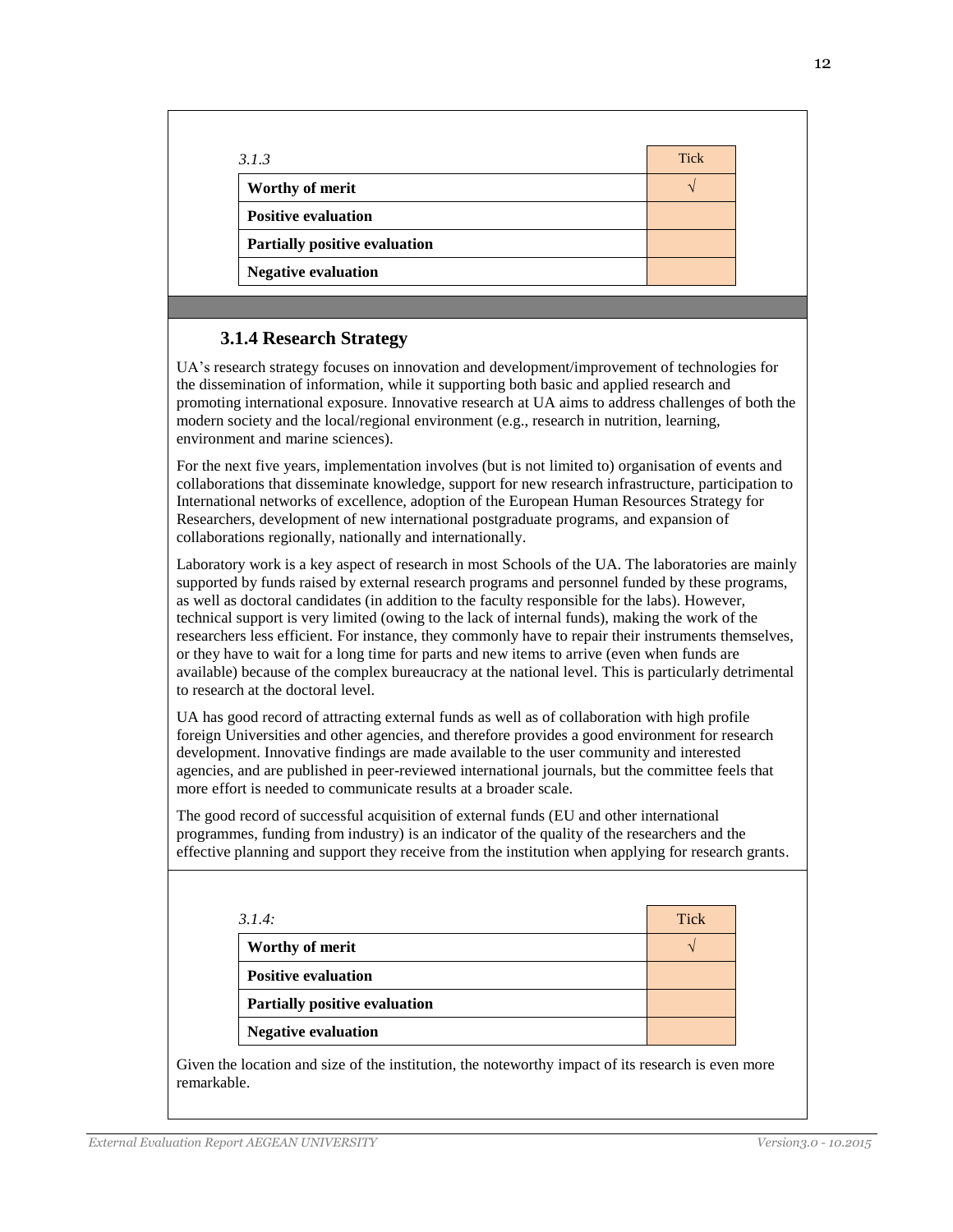### **3.1.5 Financial Strategy**

The financial strategy of UA aims to: (a) maintain and develop the existing infrastructure; (b) fund basic research; (c) provide student welfare services; (d) cover salaries and increase temporary appointments; (e) cover operational costs; and (f) secure funds for international activities, innovation, and social work.

The institution's budget (around 7 million) barely covers the basic operational costs. Salaries of all personnel, academic and administrative staff are paid via the Unified Authority of Payments (Ενιαία Αρχή Πληρωμής) from the National Budget. Therefore the appointment of research and teaching assistants, the maintenance, acquisition and/or improvement of laboratory equipment and other infrastructure, as well as student welfare programs and other activities, relies on other resources. UA has been successful in attracting external funding but there is considerable room for improvement. Differences are observed among Departments regarding the amounts of grants they attract.

The management of the Special Account for Research Funds (SARF) secures the feasibility and continuity of the supported projects, as well as travelling and participation of scientists in European and international conferences.

Financial management largely has to follow the state legislation, leaving limited flexibility to the institutions. Still, the UA has adopted a number of good practices and flexible measures to cope with the number of islands and academic units, and the distance from the central administration.

There is a Financial Council with an advisory role to the Rectorate. UA has introduced the concept of the Basic Financial Unit (BFU, Βασική Οικονομική Μονάδα) as an adaptation measure in the multi-island structure of the Institution. UA has established one BFU for each island, one employee for the Library and one for the central administration. For each BFU a Management Committee has been established.

| 3.1.5                                | <b>Tick</b> |
|--------------------------------------|-------------|
| Worthy of merit                      |             |
| <b>Positive evaluation</b>           |             |
| <b>Partially positive evaluation</b> |             |
| <b>Negative evaluation</b>           |             |

# **3.1.6 Building and Grounds Infrastructure Strategy**

UA's facility development strategy follows international standards. The current strategy focuses on completion/improvement of existing facilities, and places special emphasis on the development of sufficient accommodation for students and visiting professors and researchers. The strategy considers separately the special needs of the academic units on each island.

For the next five years, a common goal in several units is to restore older buildings owned by the UA, and/or build/complete new ones in order to eliminate rental costs. In some cases (e.g., Student Residencies in Mytilene) the work is under completion, but in others (e.g., Chios, Samos) funding has not been secured yet. However, where funds are not available, there is a plan to request them from the European Bank for Investment.

Because of the location of UA on several islands, the Model 1 Campus/Higher Education Institutions (HEI) is not applicable. The model of campus with two Schools is partly followed in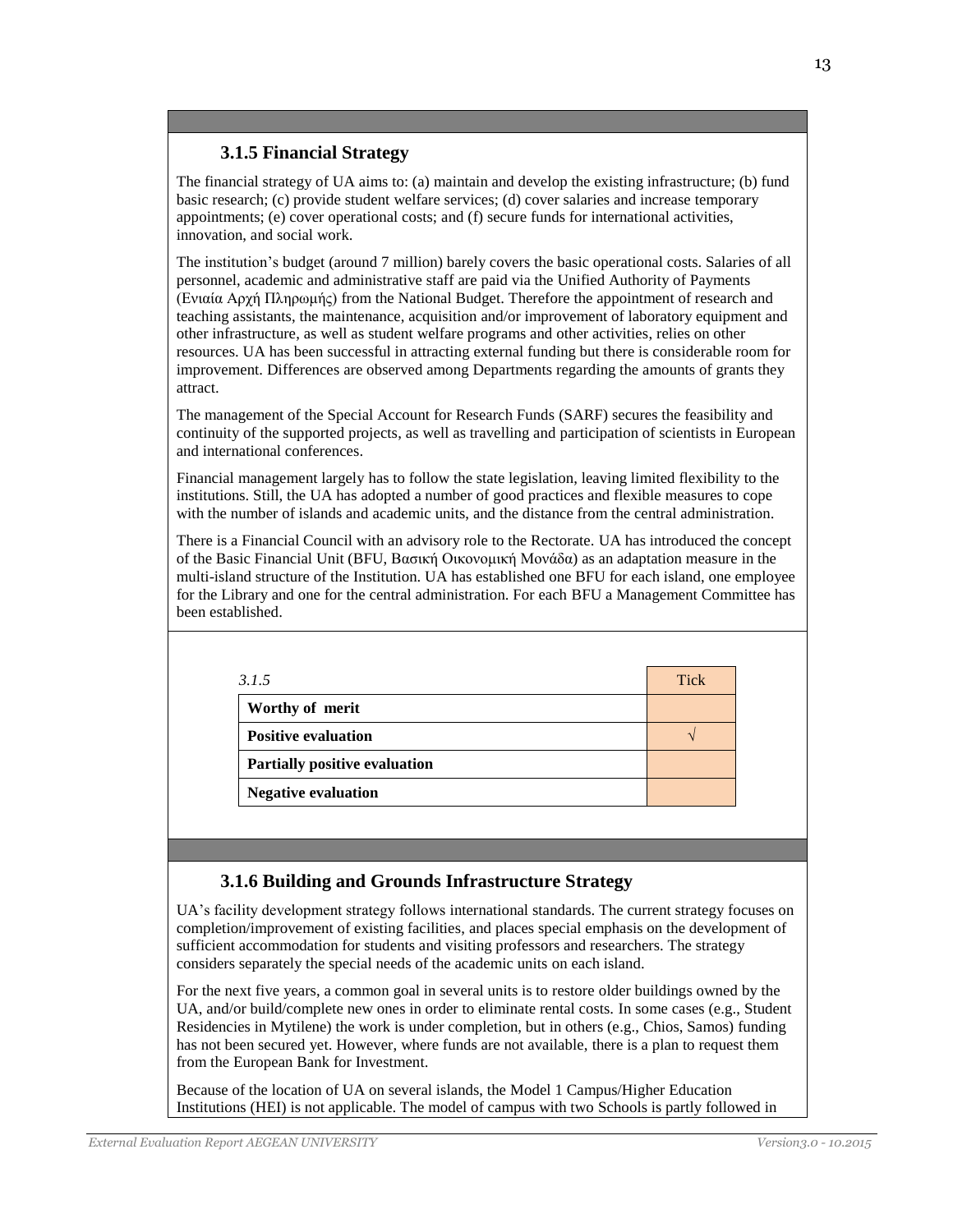Mytilene (where, however, one of the Schools has a department in Lemnos). Chios and Rhodes have one School each, but Samos and Syros have different Departments of the same School.

| 3.1.6                                | <b>Tick</b> |
|--------------------------------------|-------------|
| Worthy of merit                      |             |
| <b>Positive evaluation</b>           |             |
| <b>Partially positive evaluation</b> |             |
| <b>Negative evaluation</b>           |             |

### **3.1.7 Environmental Strategy**

Since its creation, the UA has a strong focus on the protection of the environment, and its Department of Environment, founded in 1986, was the first one in Greece. This Department offers two post-graduate programs and has produced several PhD dissertations.

In 2014, UA established an official Committee for Environmental Management (with members from all the academic units of UA) known as Green University. This Committee, taking advantage of the expertise of the School of the Environment, elaborates the environmental strategies and oversees their implementation. In addition, it interacts both with local and national organisations in order to exchange ideas on best practices.

Main goals of the Green University are to establish and implement strategies on recycling, management of toxic waste, reduction of the  $CO<sub>2</sub>$  imprint, and to incorporate environmental policies in all the procedures of the institution. Additional activities involve organisation of events to increase awareness on environmental issues.

A key environmental priority of UA is the improvement of the energy efficiency of its buildings (coordinated by the Committee of Energy Management), which involves change of practices and also upgrading of buildings. Four such buildings have already been identified (in Chios and Mytilene).

| 3.1.7                                | <b>Tick</b> |
|--------------------------------------|-------------|
| Worthy of merit                      |             |
| <b>Positive evaluation</b>           |             |
| <b>Partially positive evaluation</b> |             |
| <b>Negative evaluation</b>           |             |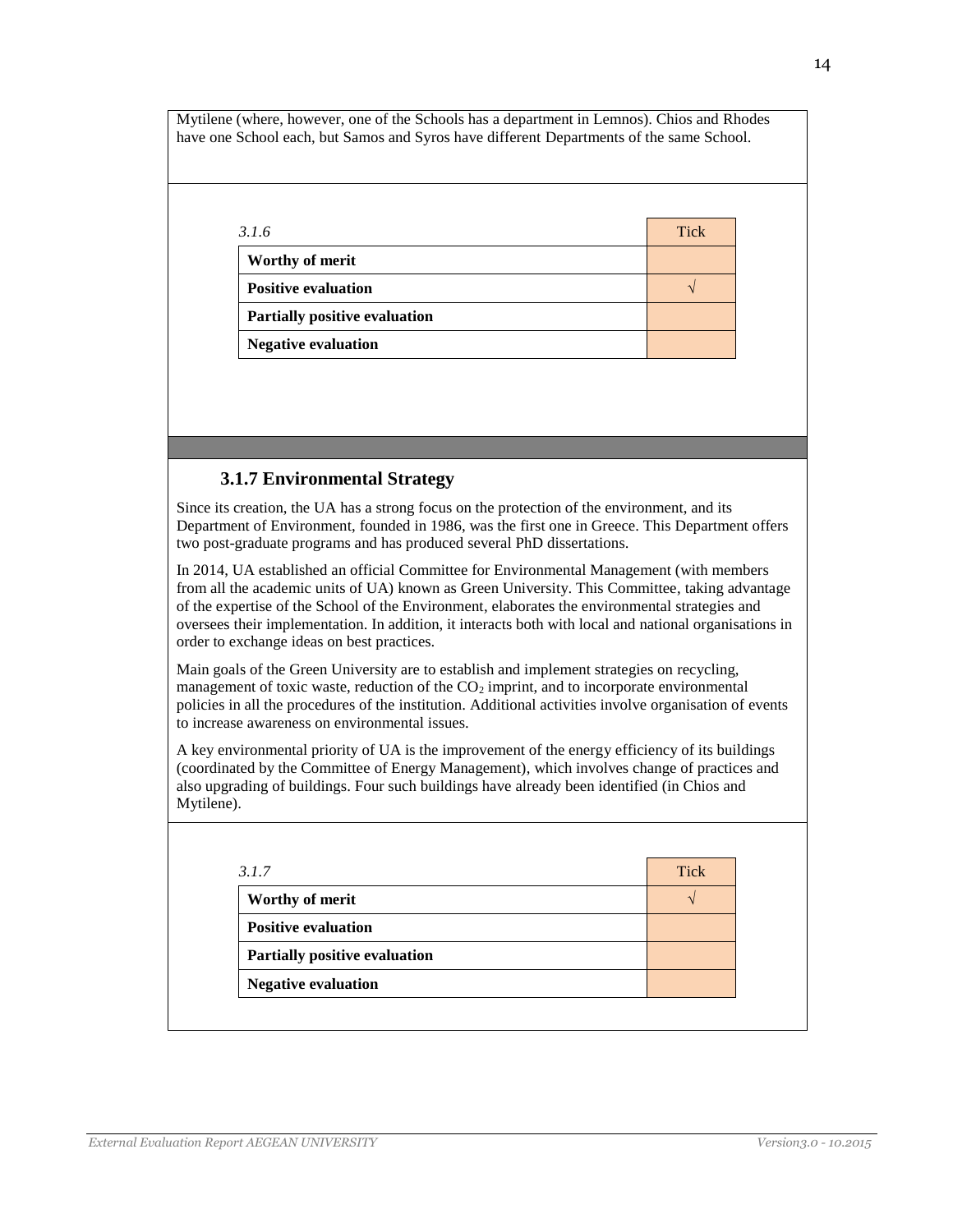# **3.1.8 Social Strategy**

UA has a strong tradition on linking research and societal needs, and this practice was unanimously emphasised by all the groups that the EEC met during the site visit. Key elements are: (a) the focus of most research programs on practical applications; (b) strong interactions between the UA and local and national agencies by means of internships, consultations, summer schools, etc.; (c) the integration of a wide range of activities in the local society (including organisation of cultural events, classes open to the public, participation in charities) and cooperation protocols with local agencies; and (d) continuing interactions with the alumni community. Of particular interest is the widespread practice of 'internships' as part of the basic studies, which prepare the students for the marketplace while they provide service to the society.

In addition, due to its location and dynamic approaches the UA has a positive impact on the local communities, and the distribution of academic units in several islands contributes to the integration of the local societies in the wider Aegean region.

Cultural activities and events are common on islands with large student numbers (e.g., Mytilene, Rhodes), and individual cultural groups organize cross-island events. In the past, the annual 'Cultural week' (organised at a different island each year) provided major links between units and local society. Unfortunately, lately this has been discontinued because of the costs involved.

Different Departments have different strengths in various types of social services; for instance, Geography in natural disaster protection systems, Marine Sciences in management of fishing resources, Environment in techniques for sustainable development, etc.

| 3.1.8                         | Tick |
|-------------------------------|------|
| Worthy of merit               |      |
| <b>Positive evaluation</b>    |      |
| Partially positive evaluation |      |
| <b>Negative evaluation</b>    |      |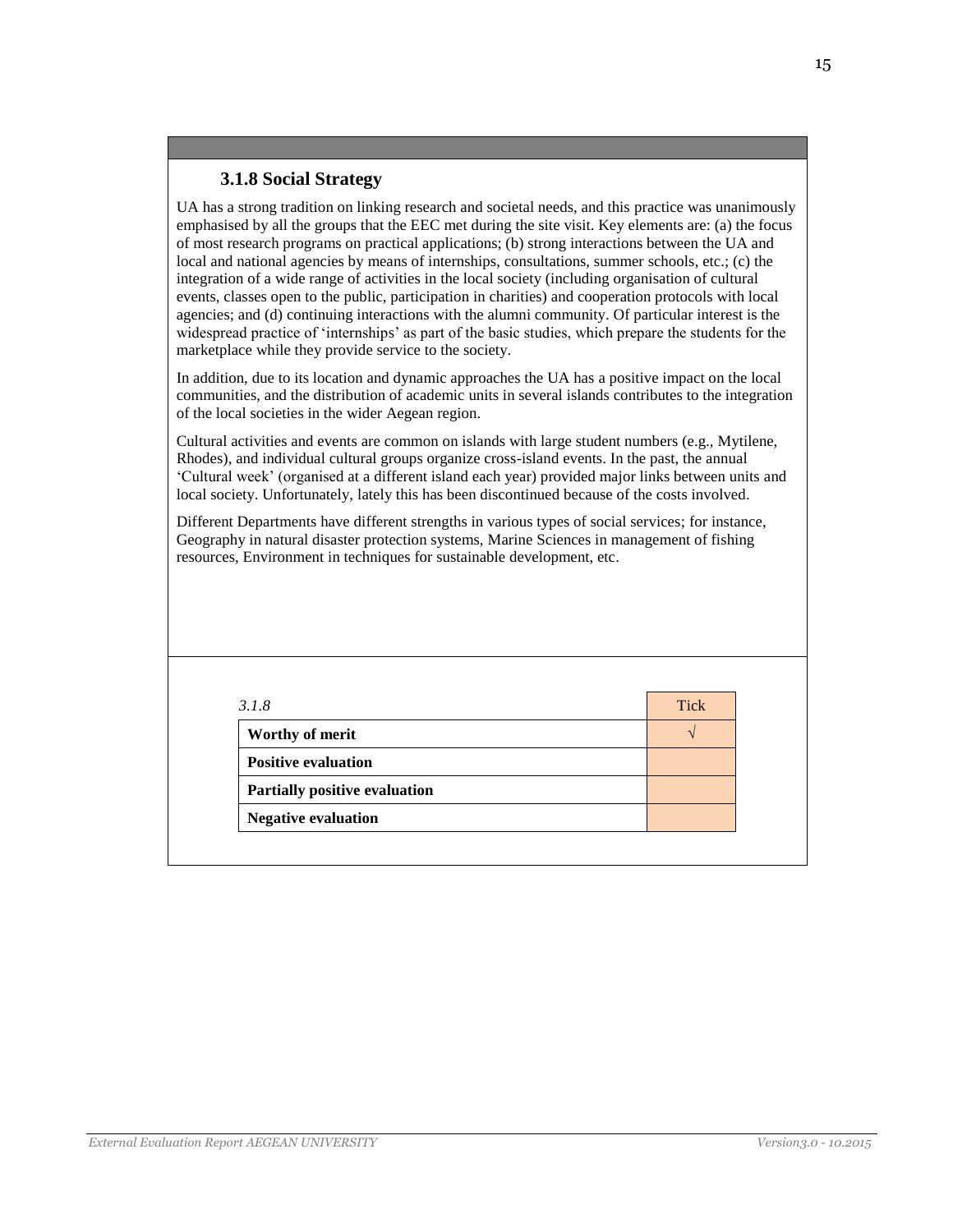### **3.1.9 Internationalization Strategy**

The UA has courses both at the graduate and postgraduate level in English, provides a number of joint postgraduate programs with foreign universities and plans to increase these numbers. In addition, the international summer schools organized by the UA are widely publicised. An important emphasis is on participation in the Erasmus program, especially in the area of environmental studies (MESPOM) where there has been collaboration with 5 international institutions so far, and in modern studies (Jean Monet). UA is also one of the five Greek Universities that offer courses in English.

There is a large number of research programs funded by international agencies, as well as collaborations with renowned foreign institutions that have a positive impact on the visibility of the UA. There are plans to create a database with all the elements of the international activities of UA, as well as to increase the effectiveness of the SARF.

There is an excellent record of participation to HEI networks and special collaboration agreements.

| 3.1.9                                | <b>Tick</b> |
|--------------------------------------|-------------|
| Worthy of merit                      |             |
| <b>Positive evaluation</b>           |             |
| <b>Partially positive evaluation</b> |             |
| <b>Negative evaluation</b>           |             |

Considering its size and means, UA's networking is impressive.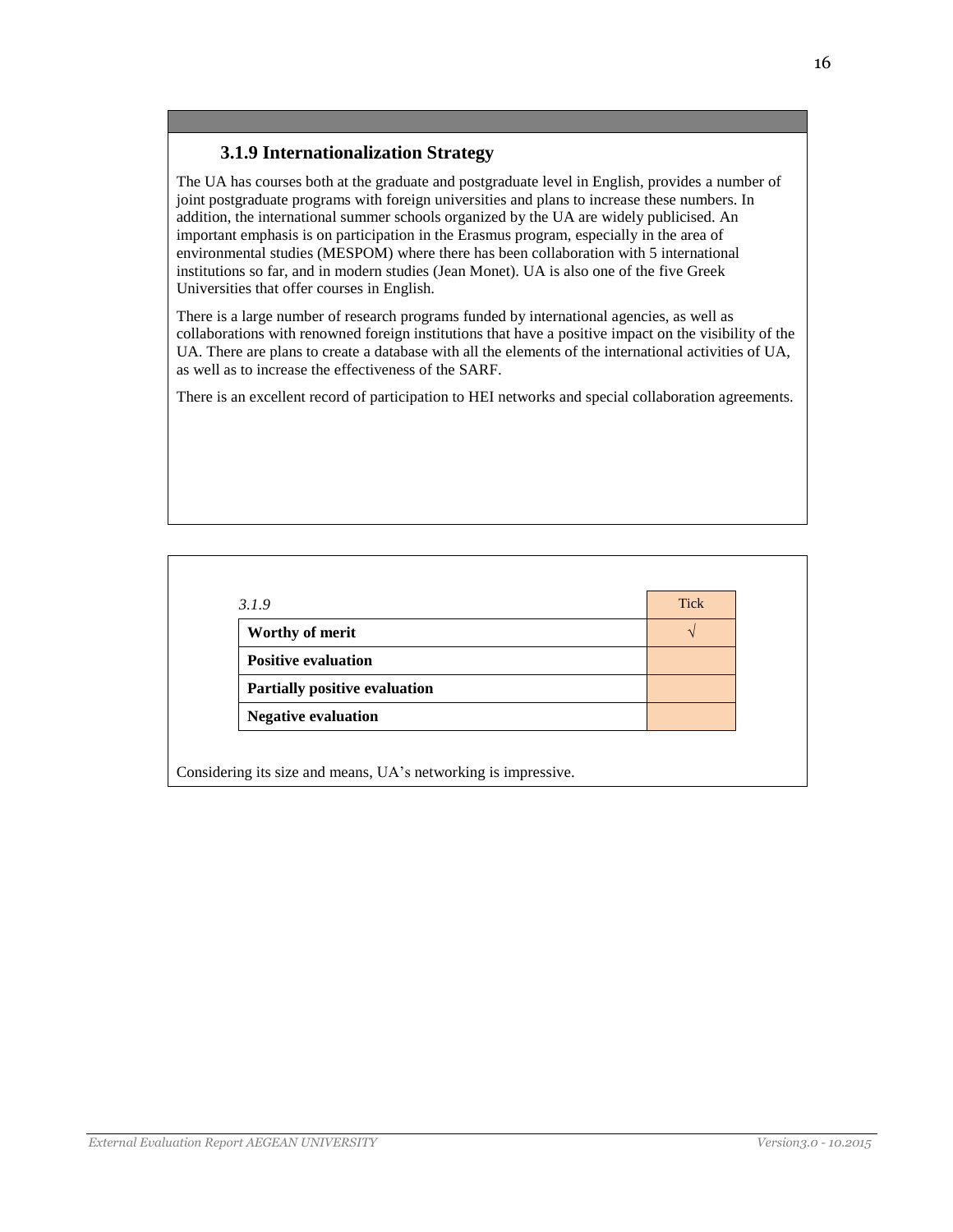# **3.1.10 Student Welfare Strategy**

The UA has a strong focus on student welfare, but this is especially challenging given the isolated and dispersed nature of the institution. In each academic unit there is a council for student welfare and there are established practices for all major aspects of student support. However, much more has to be done.

Most islands have some form of student residences, but numbers are still insufficient. Improvement of student accommodation is in progress, with new units under completion in Mytilene and in the planning stage in Chios. Selection of students for free room and board follows transparent and indisputable (economic) criteria.

There is provision for awarding scholarships and excellence prizes, but these depend on the financial state of the institution.

Sports and cultural facilities are minimal, and vary from island to island. The Mytilene unit is the only one that has a building for sports and cultural activities, and the refurbishing of this building has been funded recently by UA. The unit of Rhodes has infrastructure for two small soccer fields and a room for gymnastics. In addition, in all the locations of the UA, the university uses local sports facilities under the auspices of the local authorities. There is a coordinator for sports and cultural activities, but his role is limited due to the lack of infrastructure and official regulations pertaining to such activities.

Also, activities are sporadic, and often depend on the presence of motivated students to organise them. However once in place, there is a very positive response and participation of alumni, other students and the local community.

Students with special physical needs are rare in the UA, however there are provisions for them on a case-by-case basis. For those with mental problems or learning disabilities, there is organised support 24/7, and/or special arrangements with local hospitals.

| 3.1.10                               | Tick |
|--------------------------------------|------|
| Worthy of merit                      |      |
| <b>Positive evaluation</b>           |      |
| <b>Partially positive evaluation</b> |      |
| <b>Negative evaluation</b>           |      |

It is apparent that the availability of welfare services is limited, and there is an imperative need for improvement of student welfare.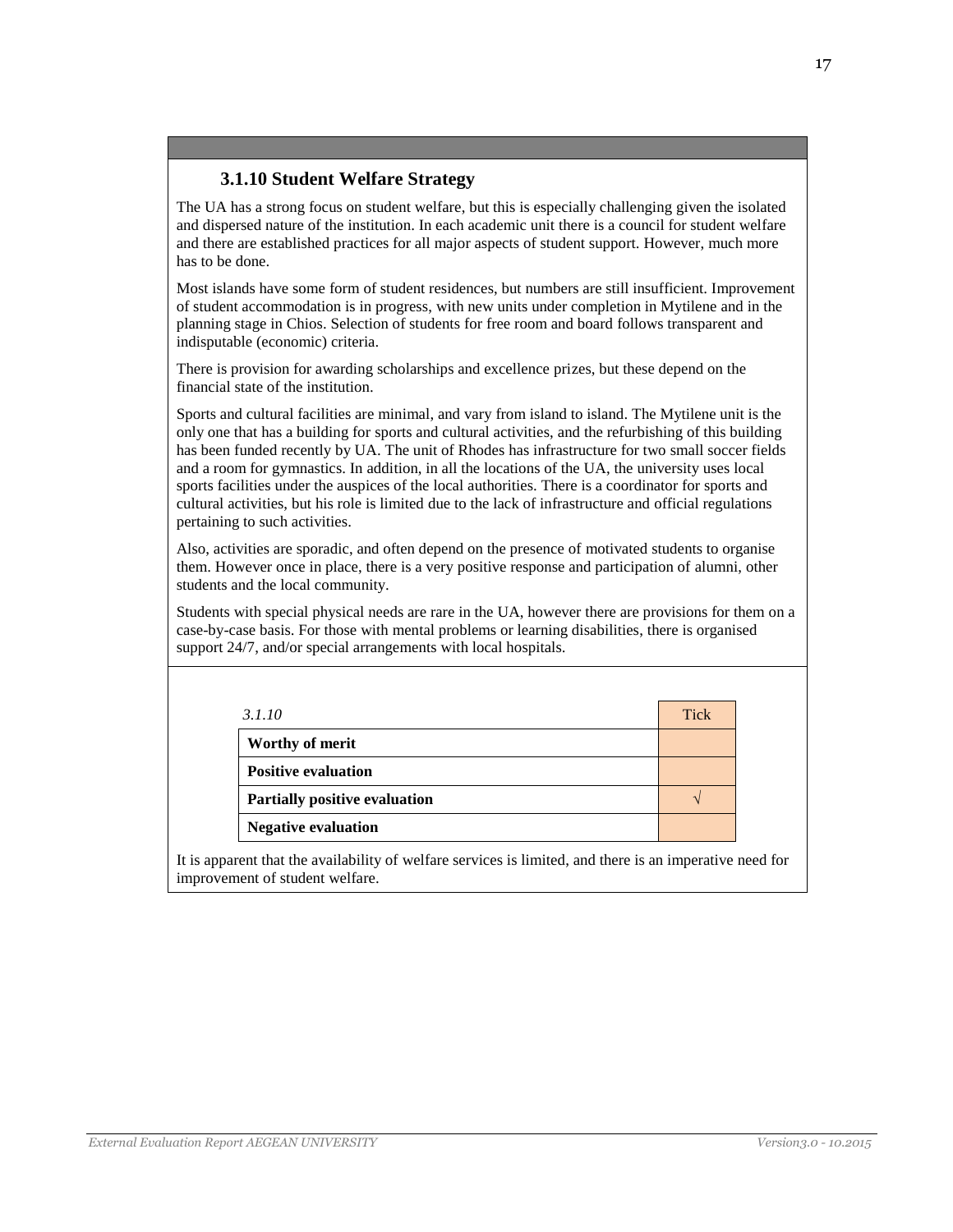# *3.2 Strategy for Study Programmes*

# **3.2.1 Programmes of Undergraduate Studies** (first cycle)

#### **Undergraduate (UG) studies**

The 16 Departments offer 17 Undergraduate Programmes, as the Legislation does not allow more than 1 UG Programme to be offered by each Department. One Programme (Mathematics) has two distinct tracks: Mathematics/Statistics and Actuarial-Financial Mathematics. A number of further programmes are also subdivided in tracks, which are selected by students in the so-called second cycle of the Programme (either in the last two years or in the last year). Alternatively, students can organize the second cycle individually according to their interests, by selecting a number of elective courses (compulsory elective courses). Students are encouraged to seek advice from their academic tutors for better planning their individual schedule according to their interests.

Every UG Programme requires 240 credit units, ideally to be obtained in 8 semesters. Credit units are in ECTS, and a Diploma Supplement is also issued by the University. According to statistics provided, students of the UA on the average accomplish their studies earlier than in most other Greek Universities.

The structure of each Programme is described in a separate, detailed Study Regulation, which is available on the Department's website and is easily accessible to students and prospective students. Every year the Departments publish an indicative course break down (ενδεικτικό πρόγραμμα σπουδών) which serves as a guideline for students. Programme websites also offer detailed information on summer internships (where applicable).

Goals, structure and learning outcomes of the Programmes (but also of individual courses) are clearly articulated in the Description of the Programmes and of individual courses, which are designed according to international standards. Compared to other Undergraduate Programmes offered by Greek Universities, the Study Programmes of the UA as a whole give the impression that they are conceived with the aim to serve real needs of the economy and society with special care to the regional development and the professional development of the graduates.

Courses can have the form of lectures, seminars, practical exercises, laboratory courses and field work, in varying combinations and analogies according to the requirements of each discipline; in some courses a dissertation and/or an internship is part of the curriculum (dissertation and internship can be compulsory or optional). As it is expected in a University with Programmes ranging from History and Anthropology to Industrial Design, a variety of teaching and evaluation methods are applied.

The meeting with students has clearly shown that students from early on develop a research mentality as many courses are project-based and instructors enhance individual initiatives, which allow students to become familiar with research methodology. When required, courses take place in laboratories and each student is assigned a workplace with the necessary equipment. Students also have access to laboratories for many hours during the day and can profit from the regular (also informal) contact with teaching staff, graduates and post-doctoral students.

Attendance of courses is compulsory, but in most programmes this principle cannot be enforced.

An evaluation of the Programmes at the level of the Department takes place every year, and minor modifications can take place according to the experiences and the needs. The formal evaluation process that takes place periodically (usually on a triennial basis) can lead to major revisions, if necessary. In this procedure, the Departmental Committee of Studies and the Internal Evaluation Committee are involved.

The regular programme revision procedures and the very good communication between students and staff are additional strengths of the University. An outcome of the discussion with students, but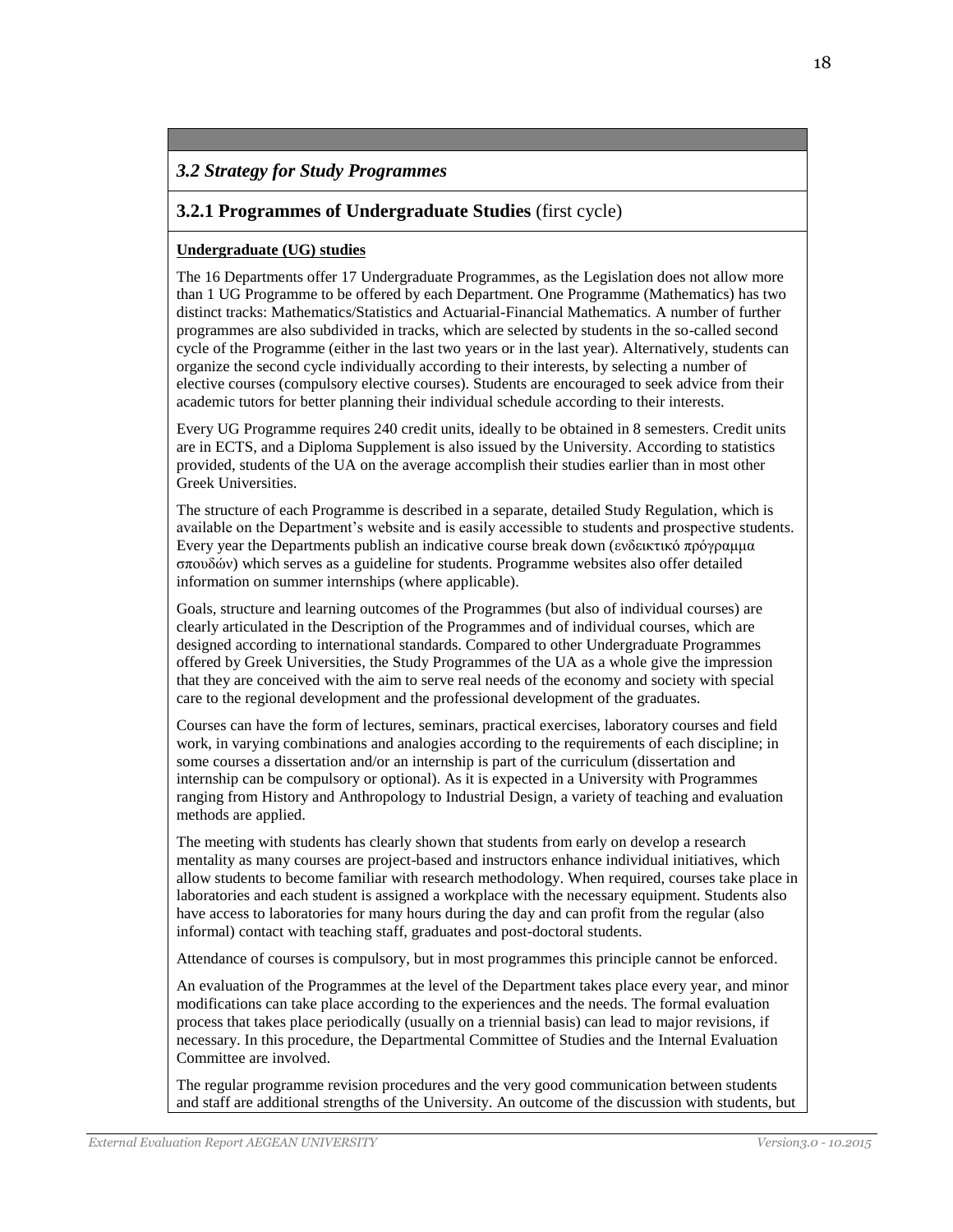also with the alumni, is that the teaching is very successful in enhancing the personal development of all students. Given its geographical position and the centralized system of admission to Greek Universities, the UA does not attract the most qualified candidates. However, the effective and well-designed programmes of studies, the use of technology, the emphasis on the quality of teaching and the supportive culture of the University help many of them to improve themselves considerably not only by acquiring the necessary knowledge and skills, but also by obtaining useful experiences for their career. According to the self-evaluation material provided by the University, all Departments responded acutely and effectively to the external evaluation reports and revised their curricula according to the recommendations. This was largely facilitated by the special traditions of the UA, which was among the first in Greece to adopt evaluation procedures independently.

Both the external evaluation of the Departments and the data that were made available to the EEC provide evidence that the graduates of the UA have relatively good chances in the job market, but also in pursuing studies on a higher level (postgraduate).

On the other hand, the UA is confronted with problems that are common to all Greek Universities and influence unfavorably the quality of studies. The number of staff is lower than necessary, retired staff cannot be replaced, in some fields there is no sufficient number of specialists (e.g., for the teaching of languages such as Arabic and Turkish), and the appointment of Teaching Assistants is decreasing due to the cut of financial resources. In addition, the response of students to the evaluation of teaching is very limited.

A further consequence of the financial crisis in Greece is that the dropout rate at the UA and other Universities outside Athens has been increasing in recent years. The ongoing deterioration of the level of public Secondary Education also has a negative impact on University teaching in Greece at large. Finally, it is to be stressed that Universities have very little influence on political decisions; on the contrary, the frequent changes of legislation cause an additional burden for the administration and are an inhibiting factor for effective planning in every domain of their activity including educational activities.

| 3.2.1                                | <b>Tick</b> |
|--------------------------------------|-------------|
| Worthy of merit                      |             |
| <b>Positive evaluation</b>           |             |
| <b>Partially positive evaluation</b> |             |
| <b>Negative evaluation</b>           |             |

# **3.2.2 Programmes of Postgraduate Studies** (second cycle)

### **Postgraduate (PG) Studies**

The Departments of the UA – with the only exception of its youngest Department (nutrition, on the island of Lemnos), which counts only 5 members of staff – offer from 1 to 5 PG programmes each; twelve of them have from 2 to 5 tracks. The total number of PG Programmes is 35.

The UA has made from early on a good reputation in Greece and internationally due to its high level and innovative PG programmes. All PG programmes are advertised in order to attract qualified students.

All PG programmes are clearly structured, and detailed information is provided on their websites which are regularly updated. Courses are credited with ECTS and the University provides a Diploma Supplement. Individual PG programmes comprise 10–13 courses, which lead to the accumulation of a total of 60, 75, 90 or 120 ECTS, according to the requirements of each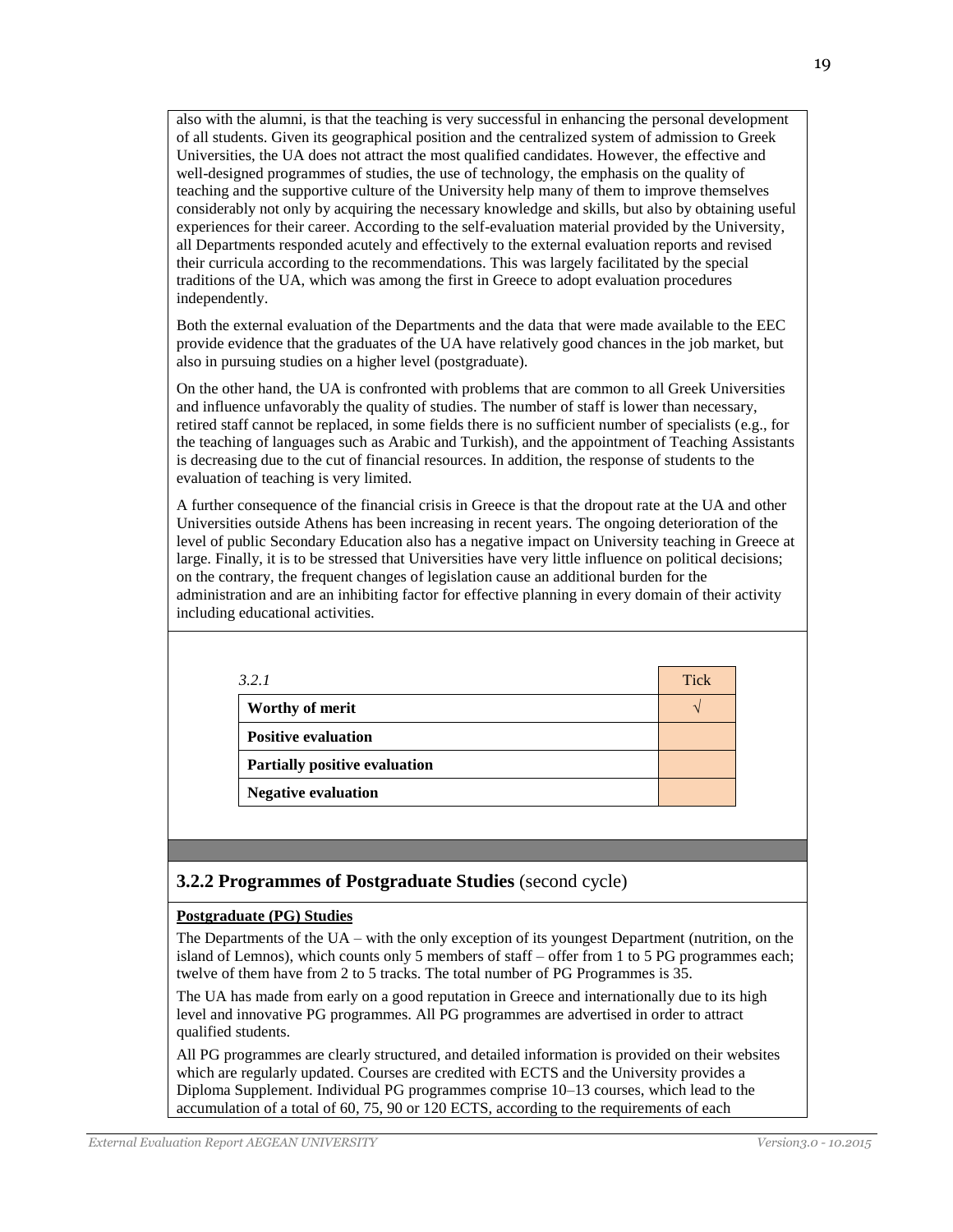Programme. Goals, structure and learning outcomes of the Programmes (but also of individual courses) are clearly articulated in the syllabi, which are designed according to international standards.

There is an emphasis on inter-departmental collaboration. A trend towards internationalization is also evident. Many PG programmes are offered in collaboration with other Universities in Greece or in Europe. Research dissertations can be written in English, while a number of programmes are entirely taught in English.

Programmes consist of lectures, seminars, practical exercise, laboratory courses, field research, in varying combinations and analogies according to the requirements of each Programme. Attendance is compulsory. Blended teaching and block teaching is also applied in many programmes, in order to facilitate the attendance of students located in a place other than the Department. There is a variety of evaluation methods (research papers, presentations, examinations, projects) with emphasis on individual and team-based research-oriented activities. The definition and assignment of these activities take into account the state of the art, the technological challenges and the real questions and needs of the economy and industry. Consequently, PG research regularly leads to scholarly publications. The policy of the University is to enhance the participation of PG students in academic life, in UG teaching and supervision, and, when the means are provided, in research projects. The site visit of the EEC and the interviews with PG students of all levels and with alumni provided strong evidence that intensive collaboration between PG students and the academic staff is deeply rooted in the culture of the UA.

The development of PG studies faces certain problems such as the limited funding of PG students (the available scholarships cannot satisfy the real needs). In addition, many PG students extend the time of their studies because they are obliged to work. Finally, access to bibliography is not guaranteed for the future, as the Greek government is unable to promise the funding for further subscription to scientific journals through Heal-Link (consortium of Greek research libraries).

Despite these adversities, the UA rightly sees a great opportunity in the further development of PG studies. The expertise of the UA in this field can lead to the design and successful implementation of further programmes, which combine innovation and flexibility, and exploit existing and future collaboration with HE institutions in Greece and in Europe. The strong bonds with the industry, local communities and other stakeholders are a considerable capital of the UA, which has to be further exploited. The increasing demand for flexible and innovative programmes, the growing market for life-long learning programmes, the creation of better IT and communication infrastructures in the Aegean islands, and the emphasis on quality and international standards create opportunities of the UA to capitalize on its expertise and to expand its position in the academic market. In this respect, special mention merit the Summer Schools, which have been successfully organized by the UA in the past several years aiming at the education of young researchers in a specific field.

The EEC strongly suggests the development of a fund raising strategy and of targeted advertising activities in order to further develop and promote PG studies and research. In addition, the state should provide the means for the required infrastructure and human resources (academic and administrative personnel), which are urgently needed.

| 3.2.2                                | <b>Tick</b> |
|--------------------------------------|-------------|
| Worthy of merit                      |             |
| <b>Positive evaluation</b>           |             |
| <b>Partially positive evaluation</b> |             |
| <b>Negative evaluation</b>           |             |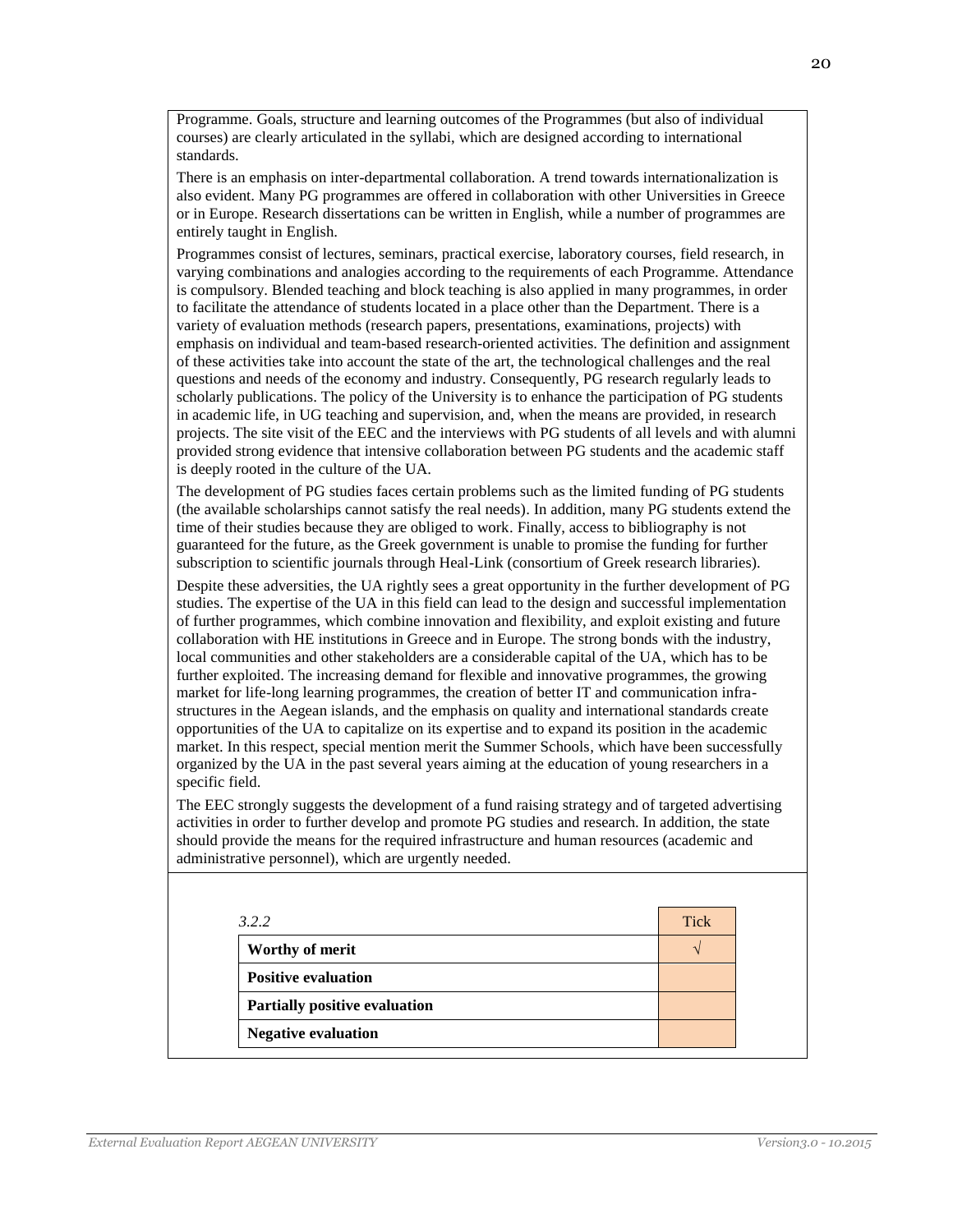### 3.2.3 Programmes of Doctoral Studies (third cycle)

### **PhD studies**

The same general strengths, weaknesses, opportunities and threats apply to PhD studies as in the postgraduate Masters Programmes of the UA. More specifically, the EEC would like to emphasize that high-level PhD studies are an important factor to further promote the visibility of the UA internationally.

PhD candidates have to hold a Master's degree, but the exceptional admission of candidates who do not possess a Master's degree is also possible, under the condition that this will be completed in parallel with the PhD studies. PhD programmes do not have graduate course requirements.

A positive component of many UA PhD programmes is the requirement of publications in order to obtain the PhD. Further good practices are the annual workshops with presentations from all PhD candidates of the Department, the involvement of external members on supervising committees, and the connection of PhD research with the needs of the industry, society and economy.

PhD programmes need to be strengthened. The EEC subscribes to the pronounced goals of the UA in its Strategic Plan for 2014–2020 to further develop innovative and international Graduate Programmes, to promote the organization of doctoral studies and organize post-doctoral studies. Special mention deserves the fact that all Departments share these priorities; unlike in many other Universities, the EEC observed that there is no Department that lacks dynamism and potential for further development of PG/PhD studies. The emphasis on maintaining the existing and enhancing participation in new networks of excellence also meets EEC's full approval.

#### **General impression (for the 3 cycles of studies)**

The overall impression of the EEC is that teaching is kept on a very high level. The Programmes of study are designed according to best international standards, studies are well organized, and the environment is very student-friendly.

A distinct trait of many UA Programmes is that they are largely innovative, inter- or crossdisciplinary, and up-to-date. There is also a strong tendency to integrate research outcomes in teaching and to enhance entrepreneurship and innovation. Some programmes of study (e.g., Environmental Studies) were the first to be offered in Greece in the specific field and some still remain unique. Students have the opportunity to be acquainted with laboratory research (where the Programme requires this) and are involved to a satisfactory degree in research activities.

UA has developed a network of partners in industry, local economy and society, which ensures the bonds with the job market and justifies optimism regarding its further response to the needs of society. The existing infrastructures can be further improved, and the use of new technologies in teaching can be intensified. There is also a strong awareness of University officials about the challenges of internationalization. The numerous existing partnerships with foreign institutions, the innovative subjects taught and the offering of selected courses in English, contribute to this goal and provide a good starting point for further initiatives.

The EEC fully agrees with the points that the University identifies as opportunities for future development (investment in patents, focus on the environmental component, enhancing of the mobility of instructors and students, participation at an ever greater number of collaboration programmes, exploiting the increasing interest in Mediterranean studies, elaborating a strategy for the Πειραματικά σχολεία).

The UA is also aware of the considerable threats it is faced with. Most of them are neither new, nor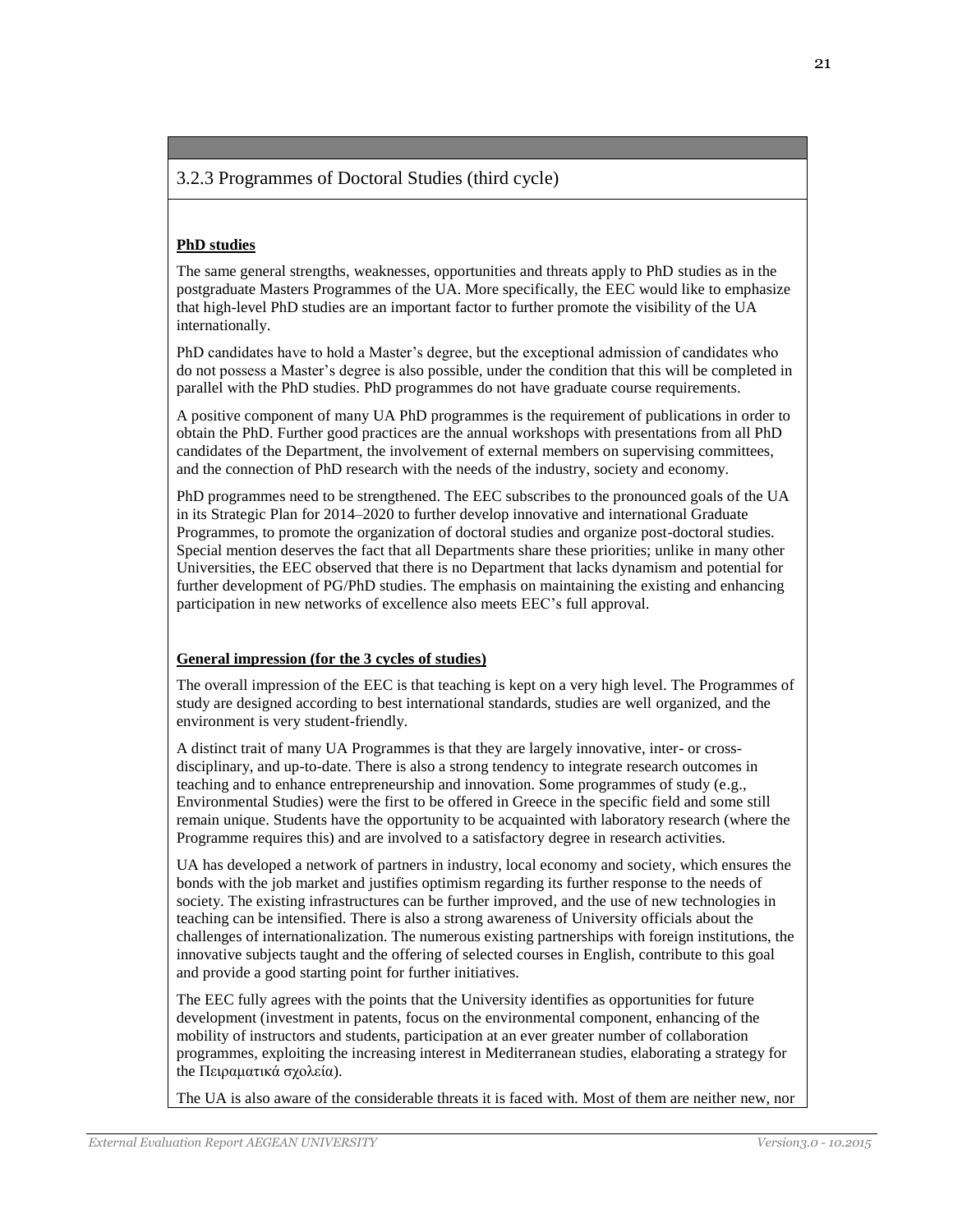caused by factors that can be influenced by the University. Thus, brain-drain is an increasing problem for the country. Budget cuts have a negative effect on education, research, administration, and on the morale of all persons involved, including the students. The EEC has also registered a justified worry of the University about the purchase of consumables and the subscription to journals, two factors that threaten its ability to maintain the desired standards of laboratory teaching and research, and the work with updated bibliography.

| Worthy of merit                      |  |
|--------------------------------------|--|
| <b>Positive evaluation</b>           |  |
| <b>Partially positive evaluation</b> |  |
| <b>Negative evaluation</b>           |  |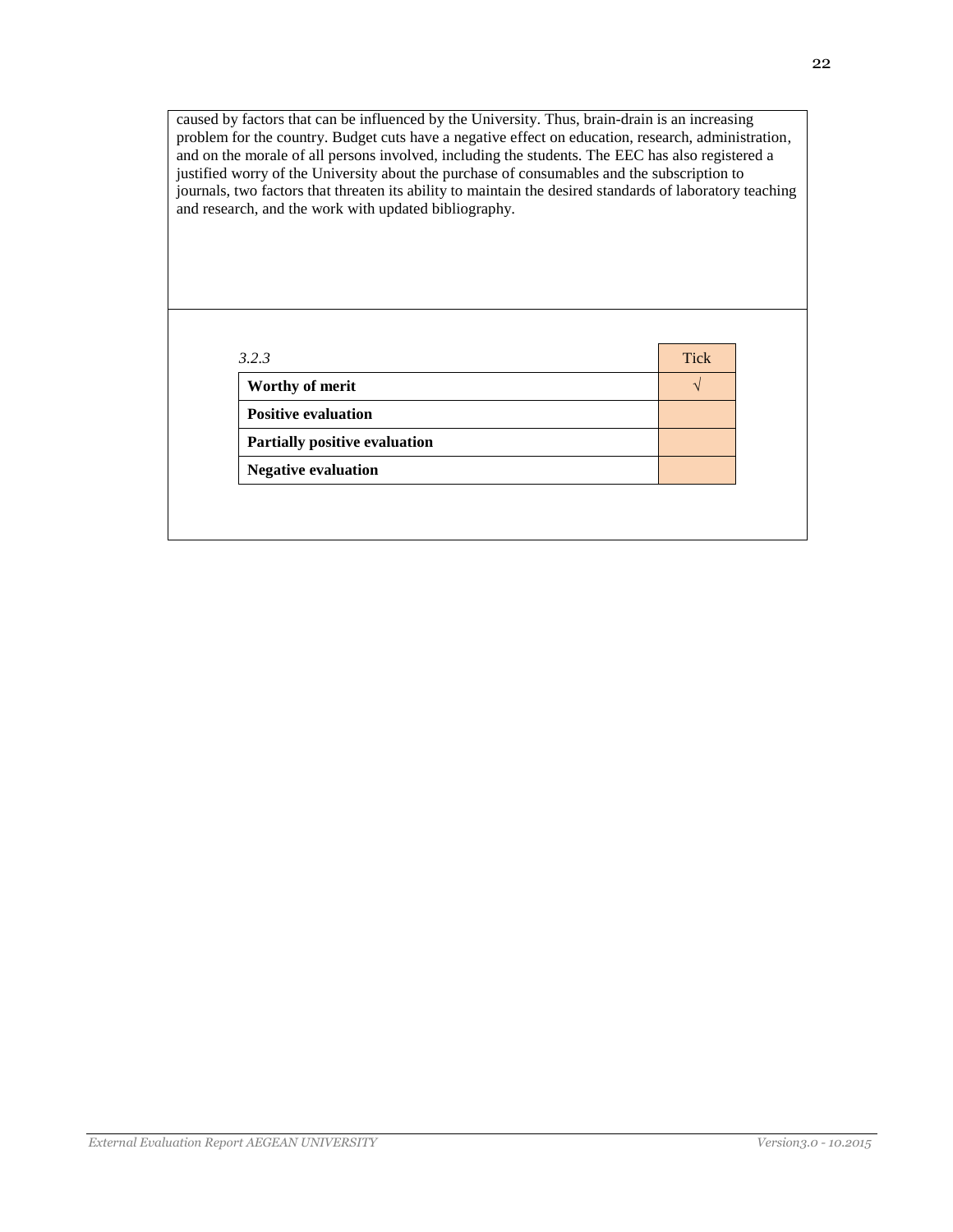### *3.3 Profile of the Institution under evaluation - Conclusions and recommendations*

Specific positive points:

1. Clear and coherent vision and strategies at all levels.

2. Innovative programmes designed according to best international standards and use of multidisciplinary approaches

3. Flexible and innovative teaching methods

4. Good research record with strong emphasis on innovation; given the location and size of the institution, the impact of its research is remarkable

5. Emphasis on environmental and social issues

6. Emphasis on internationalization of studies and research, visibility

7. Interaction with industry, society, workplace, and strong presence in the local communities

8. Good communication within different units/levels of the institution, spirit of solidarity and devotion

9. Transparency in decision making, effective leadership

Specific negative points:

1. Limited attractiveness for students and academics due to remoteness

2. Low level of starting undergraduate students due to the national system of assigning students to different universities

3. Insufficient number of staff members

4. Insufficient support for student activities and welfare

Suggestions for further development of the positive points:

1. The UA should further develop and pursue a strategy for advertising its programmes and identify potential target groups

2. The UA is proactive in reaching goals at all levels, but there is room for a more systematic and officialised approach

Suggestions on needed steps for improvement:

1. As a follow up of the approval of the 'Postdoctoral Studies rules' by the Senate in 2015, increase the focus on post-doctoral studies

2. Systematic and intensified fund raising strategy

3. Strategy for decreasing the cost of living for students (especially in Rhodes), expand housing programmes, etc.

4. Development of alternative ways to provide a better framework for student activities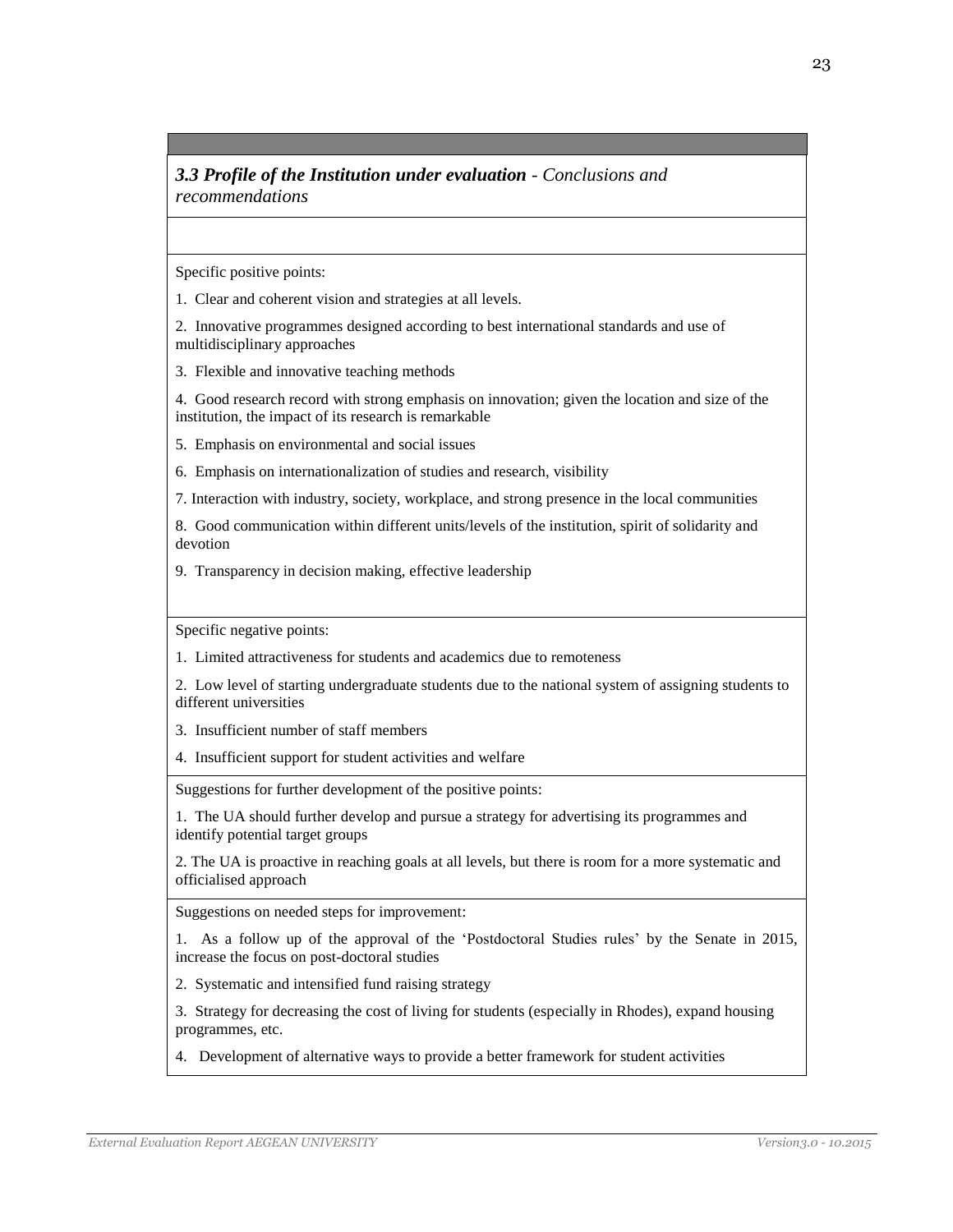# *4. INTERNAL SYSTEM OF QUALITY ASSURANCE*

# *4.1 Quality Assurance (QA) Policy and Strategy*

Following the requirements as set by the National Framework for the evaluation of the Higher Education Institutions (HEI) in Greece, the UA has developed a quality assurance system. The quality assurance system is organized following the bottom-up approach of collecting and organizing information and decision-making. The basic bodies that are operating as part of the quality assurance system are the ΜΟΔΙΠ at the institutional level and the OMEA at the departmental level. The design of the system is based on established operating procedures at the level of the department, design of tools that are needed in collecting the necessary information (questionnaires, reports, etc.) and the development of an integrated computerized information collection system. The collection of information is facilitated by the use of structured questionnaires specifically designed for each thematic area and guidelines are provided as to the structure of the interviews. The integrated computerized information collection system facilitates the quick collection and proper analysis of the collected information and the preparation of the reports. The system is operating anonymously, safeguarding biased interventions and discriminations.

Although the university collects information through informal meeting with the stakeholders, the QA system does not include formal procedures for collecting information from all the connected and external stakeholders.

The students are involved in the decision making process as members of the various QA committees and individually by filling up the questionnaires. The response rate in filling the questionnaires is very low. The reason for this is that attendance is not mandatory for the courses without a practical/laboratory component. On the other hand, students are reluctant to participate in the various committees either because of lack of interest or due to the fact that are not fully informed.

The design of the quality assurance system has made a provision of the evaluation of its effectiveness by establishing the process of external evaluation. The university has undergone an external evaluation of the QA system in August 2014.

| 4.1                                  | <b>Tick</b> |
|--------------------------------------|-------------|
| Worthy of merit                      |             |
| <b>Positive evaluation</b>           |             |
| <b>Partially positive evaluation</b> |             |
| <b>Negative evaluation</b>           |             |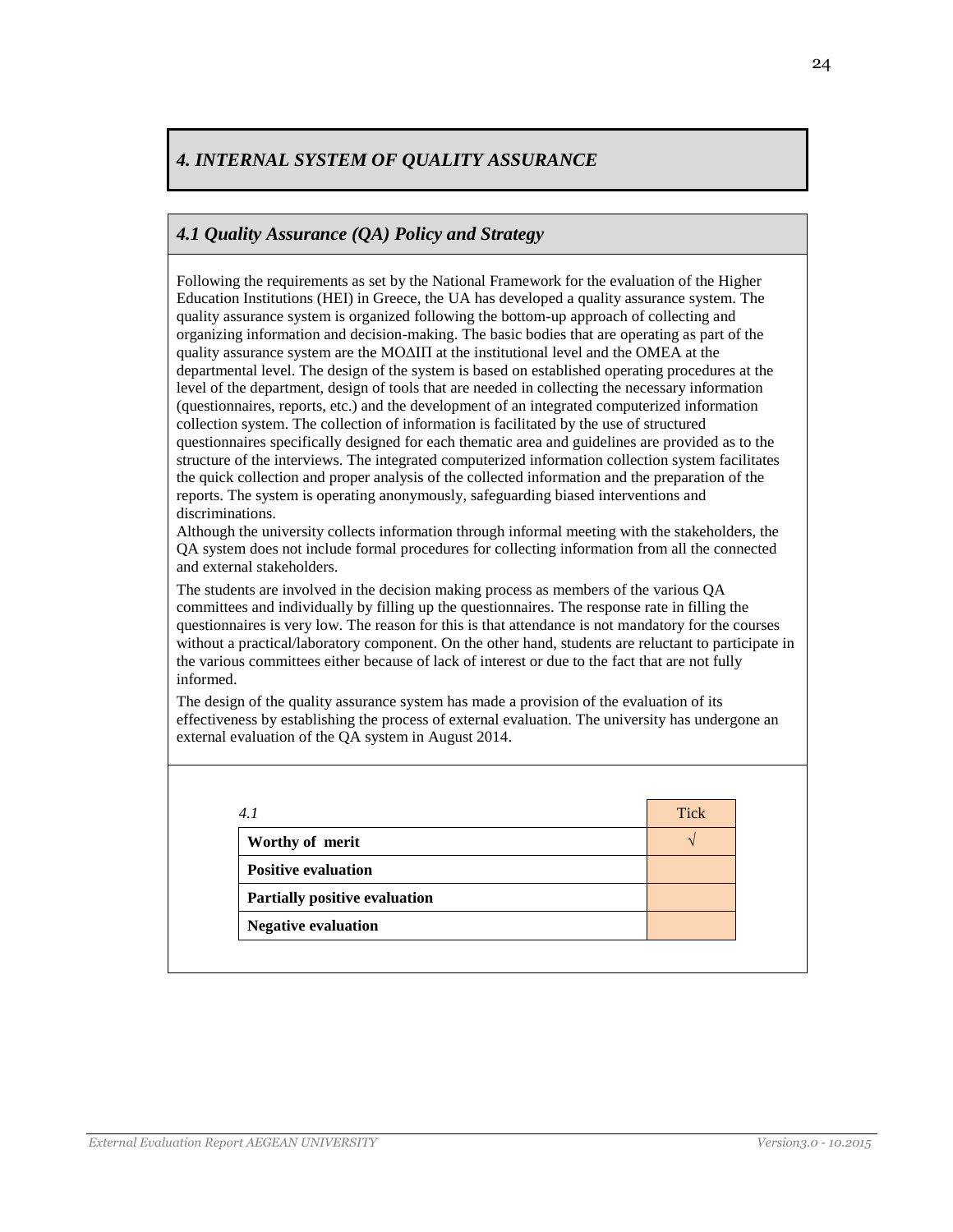# *4.2 Design, approval, monitoring and evaluation of the study programmes and degrees awarded*

The design of the study programmes and the individual courses is done by establishing learning outcomes for each programme and each course separately. The design of the programmes is based on the needs of the labor market, student needs and the research outcomes.

The participation of the students in the design of the course is safeguarded through their participation in the Academic Programs Committee at the Department level. There are also some other informal ways of collecting information from the students (Erasmus students, internship experience).

Information on research outcomes is safeguarded through the participation of the faculty members in the Academic Programs Committee. Information on the labor market needs is taken from the various stakeholders through the contacts that faculty members have established. There is no formal procedure of collecting information from the external stakeholders.

All the information regarding the course content, learning outcomes, course prerequisites, assessment system, etc., is uploaded on the electronic platform of the university and is open to the students who are registered in the course.

The achievement of the learning outcomes is monitored through (i) written examination (assignments, projects, final exams), (ii) oral examinations and presentations of practical work, and (iii) questionnaires that are filed by students at the end of the course.

All the courses are designed and implemented based on the ECTS system. No evidence is provided on the procedure that is followed regarding the way that the number of ECTS allocated to each course is calculated. No formal procedure is in place in collecting information in order to identify whether the number of ECTS allocated to each course is correct and if not, how corrective action is taken.

The programmes are evaluated every year for minor adjustments following information collected from students' evaluations, new research outcomes, etc., and every 3–5 years for any major adjustments regarding course delivery methods, and needs of the stakeholders. Information is collected from the stakeholders in an informal manner. No formal procedure has been developed.

The design of the programmes has taken into consideration international mobility of the students, giving placement opportunities to the students for gaining practical experience (internships).

| 4.2                                  | <b>Tick</b> |
|--------------------------------------|-------------|
| Worthy of merit                      |             |
| <b>Positive evaluation</b>           |             |
| <b>Partially positive evaluation</b> |             |
| <b>Negative evaluation</b>           |             |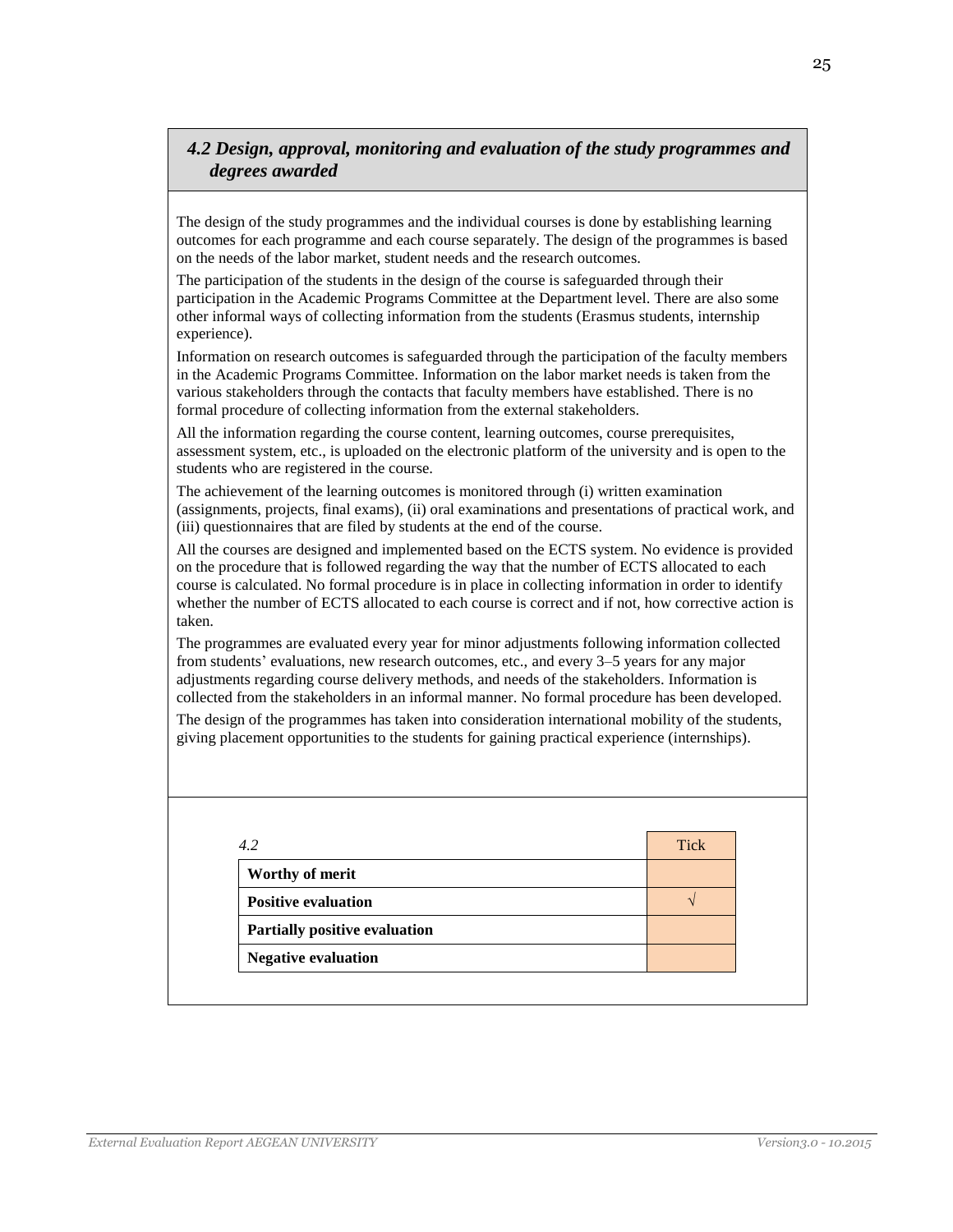### *4.3 Teaching and learning - Assessment by students*

General information regarding the programme content and characteristics is provided on the department webpage. Additional information is provided to the students when they register for the programme. Special welcome days are organized by each Department, providing the necessary information.

At the beginning of each course, the instructor prepares a Course Outline. The Course Outline provides information regarding learning outcomes, course content, course delivery mode, and assessment method and course prerequisites. All this information is uploaded on the course platform and is accessible to the students who attend the course.

Based on the specific requirements of the courses, the appropriate delivery method is adopted. Multiple methods are utilized, including seminars, practical workshop exercises, case studies, and e-learning. The e-leaning method is fully utilized by offering hybrid courses. Due to the geographical dispersion of the Departments, the UA has developed hybrid courses giving the opportunity to the students to attend the course remotely.

For each student the university assigns an advisor, upon his/her registration to the program. The role of the advisor, who is a faculty member of the respective Department, is to provide guidance and support to the students throughout their studies. Faculty members assign office hours during which they are available to the students, but the practice at the UA has always been for faculty members to have an open-door policy above and beyond their regular office hours.

| 4.3                           | Tick          |
|-------------------------------|---------------|
| Worthy of merit               | $\mathcal{L}$ |
| <b>Positive evaluation</b>    |               |
| Partially positive evaluation |               |
| <b>Negative evaluation</b>    |               |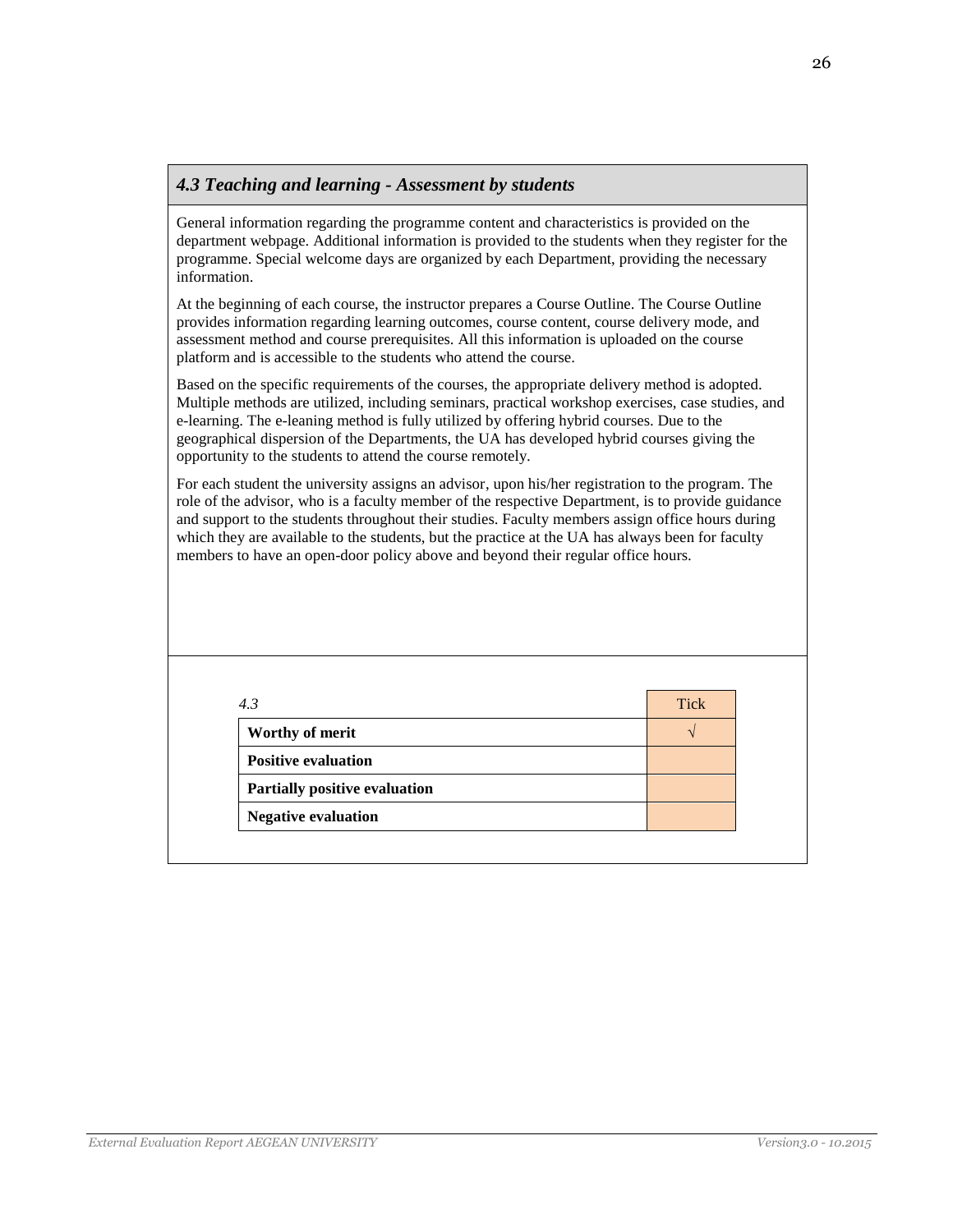# *4.4 Admission of students, progression and recognition of studies*

UA has in place specific procedures for admission to postgraduate programmes. These include: (1) Advertisement of the vacant positions on the department web side. (2) Electronic application. (3) Formulation of the evaluation committees. (4) Interviews of the prospective students. (5) Communication of the decision to all prospective students. The process is open and the results are published to the candidates, who have the right to appeal the decision.

The admission process for a doctoral degree begins with the request of the applicant or by advertisement of the vacant position by the Department. Once an application is received the Department assigns an evaluation committee and the prospective candidate is called for an interview. Upon his/her acceptance by the committee (Γενική Συνέλευση Ειδικής Σύνθεσης Γ.Σ.Ε.Σ), a supervisor and an advisory there-member committee are assigned. The student must conduct an open presentation of the progress of the doctoral research, once a year, in consultation with the supervisor and the advisory committee, and submits a progress report to  $\Gamma$ .Σ.Ε.Σ of the Department once a year, until the completion of thesis.

UA has in place procedures of recognition of study periods and prior learning at other Departments for the undergraduate studies only. The number of courses recognized for transfer students cannot exceed 10% of the overall number of required courses of the program of study he/she is admitted to. No procedures are in place for the graduate and doctoral degree courses, and/or recognition of non-formal and informal learning (e.g., summer schools, training courses).

All diplomas/degrees are supported with a Diploma Supplement, providing information regarding the degree conferred to the student, the achieved learning outcomes and the content of studies he/she successfully completed.

UA has in place an Integrated Information System that is used to collect, and process data regarding the student's progression. The information provided covers qualitative and quantitative indicators, including: grade per course, ranking, number of participants in tests, number of courses attended, credits, course evaluation, etc.

| 4.4                                  | <b>Tick</b> |
|--------------------------------------|-------------|
| Worthy of merit                      |             |
| <b>Positive evaluation</b>           |             |
| <b>Partially positive evaluation</b> |             |
| <b>Negative evaluation</b>           |             |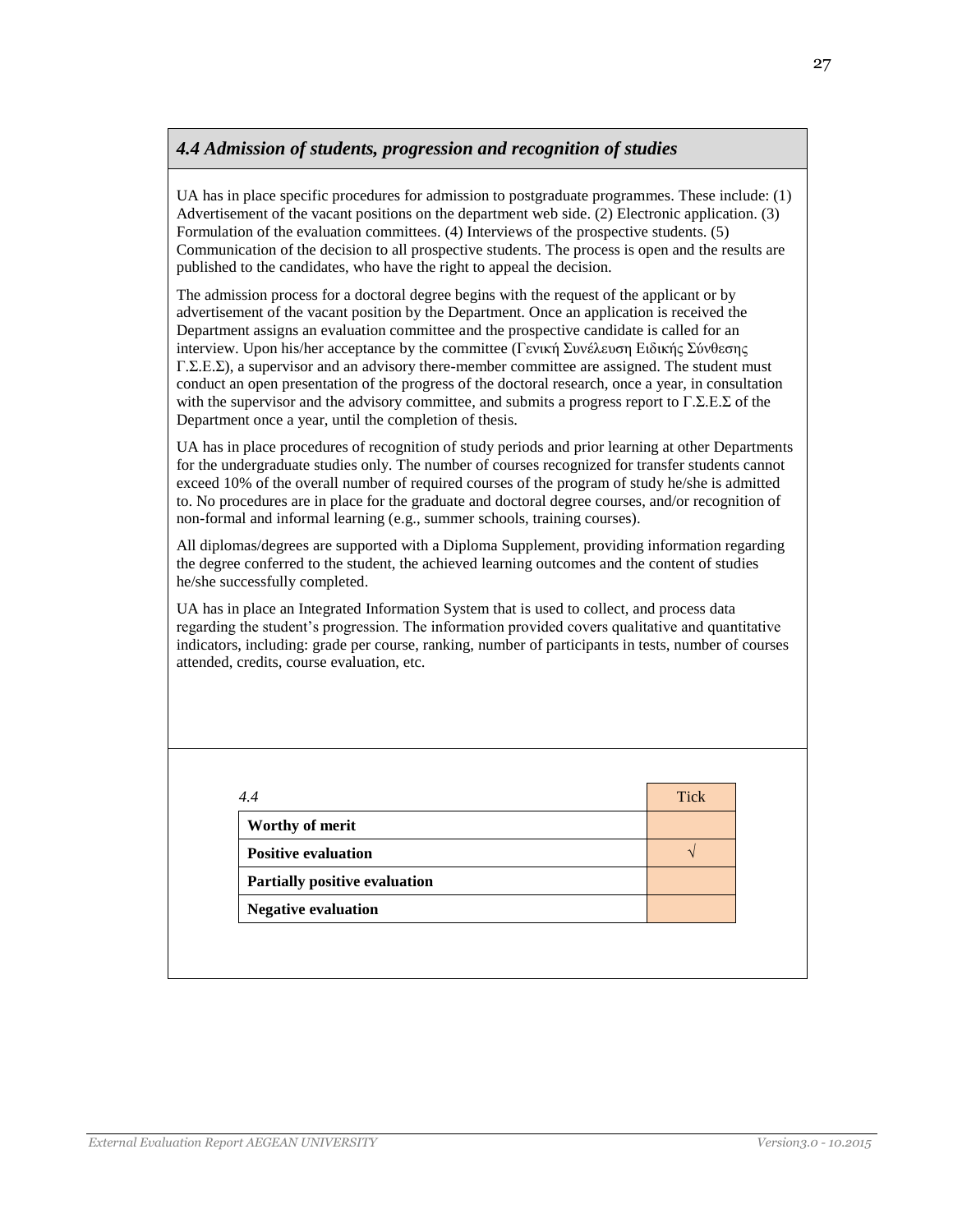# *4.5 Quality Assurance as regards the teaching staff*

UA utilizes and takes advantage of the electronic database (Μητρώο Εσωτερικών Μελών Πανεπιστημίου Αιγαίου APELLA) that provides a list of internal and external faculty members. UA has in place an electronic integrated management system of election procedures and faculty development, and maintains a registry of internal and external members. All prospective faculty members are called to deliver a lecture for the assessment of their teaching skills.

UA offers opportunities for the professional/scientific advancement of its faculty members. Through the ERASMUS plus initiative faculty members have the opportunity to collaborate with other institutions abroad, exchanging good practices, establishing collaborations and undertaking research activities for mutual benefit. Special (sabbatical) leaves help faculty members to collaborate with colleagues at other institutions in research and teaching activities. Funding is provided, when available, for the participation of faculty members in conferences and for publication of their work in scientific journals.

There is no official procedure of identifying professional development needs of the faculty members. Some tools that are in place (such as student questionnaires) and can be used to extract relevant information.

UA takes some ad hoc initiatives in helping new faculty members establish their research by providing a form of financial support for their research activities. Unfortunately, due to the uncertainty of in the long-term availability of funds, no formal procedures are established

As stated in other sections of the report, in the process of program evaluation and development there is an established procedure that accounts for the integration of research findings in the program curriculum.

UA has developed formal procedures so that the teaching staff members receive the necessary feedback on their course delivery through questionnaires that the students are filling at the end of each course. The implementation of this initiative is rather problematic due to the low response rate among the students. This is partially due to the facts that, in the majority courses, attendance is not mandatory and because students are reluctant to fill the questionnaire (fear of being identified).

UA has in place a regulatory framework for the investigation of disciplinary and academic misconduct of the teaching staff.

| 4.5                                  | <b>Tick</b> |
|--------------------------------------|-------------|
| Worthy of merit                      |             |
| <b>Positive evaluation</b>           |             |
| <b>Partially positive evaluation</b> |             |
| <b>Negative evaluation</b>           |             |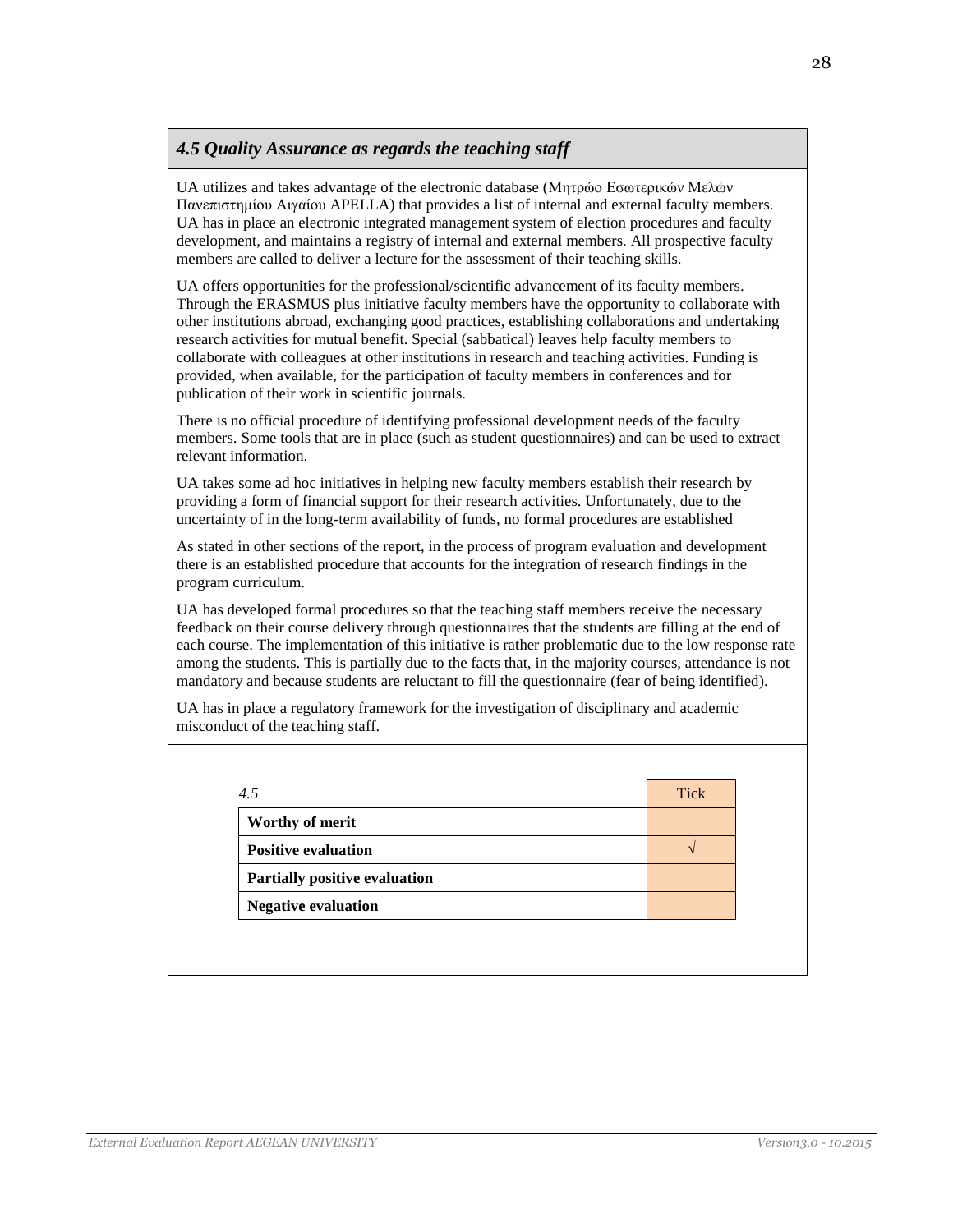### *4.6 Learning resources and student support*

One of the main goals of the UA is to provide adequate and continuous support to students for their educational activities, as well as for personal development and wellbeing. A set of procedures has been adopted, which periodically and systematically monitor the effectiveness of student services. Besides that internal and external evaluations of the University as a whole and its Departments individually, these include the evaluation of the courses by the students, and the evaluation of UA and its services by student questionnaires. Although the course evaluations are done for each course offered and show that students are, on average, quite satisfied (80% of responses are very positive), the student participation is low. This is partially due to the facts that the questionnaire is (a) rather lengthy (more than 30 questions) and different for different courses, and (b) delivered electronically, which is raising concerns of anonymity for the students. *One way to overcome these (real or perceived) problems and increase student participation is to simplify, shorten and standardize this questionnaire, and deliver it in class on paper, using scanable and machinerecognizable forms.* UA is also periodically sending questionnaires to recently graduated students, thus collecting additional information about its programs and services.

UA's Library consists of a set of networked libraries on six islands. It offers a large number of books, periodicals and journal subscriptions, as well as access to international data bases and digital maps. Users can access it electronically, and queries can be answered by the Helpdesk via phone, email or web input. Students can access articles, borrow books and order missing articles. Information about these services is provided to graduate and undergraduate students via seminars organized annually be the Library. Since 2012, the Library has also been providing electronic services (Open eClass and Moodle) for the delivery of classes, and academic, inter-departmental and life-long learning programs. The operation of the Library is threatened by the lack of continuous funding to university libraries for subscriptions to journals and electronic learning resources. *This is a serious problem that requires the immediate attention of the government.*

The Information and Telecommunication (IT) infrastructure of the UA is very well developed, and is indispensable for the effective operation of a university that spans six islands. More specifically, the IT services enable the development of distance learning, teleconferencing and real-time telecommunications for the delivery of courses, seminars and lectures, as wells as for the communication of administrative and support personnel on different islands. Curricula, class material and submission of assignments are available to students electronically on the web. Student files, grades and program information are also maintained electronically. This IT infrastructure also allows UA and its Departments to provide easily accessible information online about their programs and services.

UA prides itself as being a student-centric university, and therefore devotes a large amount of effort and resources to develop and improve student services. Support is provided through assigning an individual Study/Program Advisor to each student, and by the Offices of Internships, External Liaison, Innovation and Entrepreneurship, and Erasmus. Internships in industry and/or government organizations are available in several programs, and are very much appreciated by students as well as by the employers, who expressed to the EEC great satisfaction with the quality of the students who worked in their organizations. Health services are also provided through arrangements with local hospitals/clinics, and the university is providing access to advisors and psychologists to students who are experiencing mental health issues - *a problem of increasing frequency and intensity, given the current economical situation in Greece, that certainly requires the allocation of additional resources.*

Overall, learning resources and student support services are effective and are monitored, revised and improved based on information and suggestions collected by ΟΠΣΔιΠ. (Ολοκληρωμένο Πληροφοριακό Σύστημα Διασφάλισης Ποιότητας), in the student evaluations, and in the internal and external evaluations of the university and the individual Departments.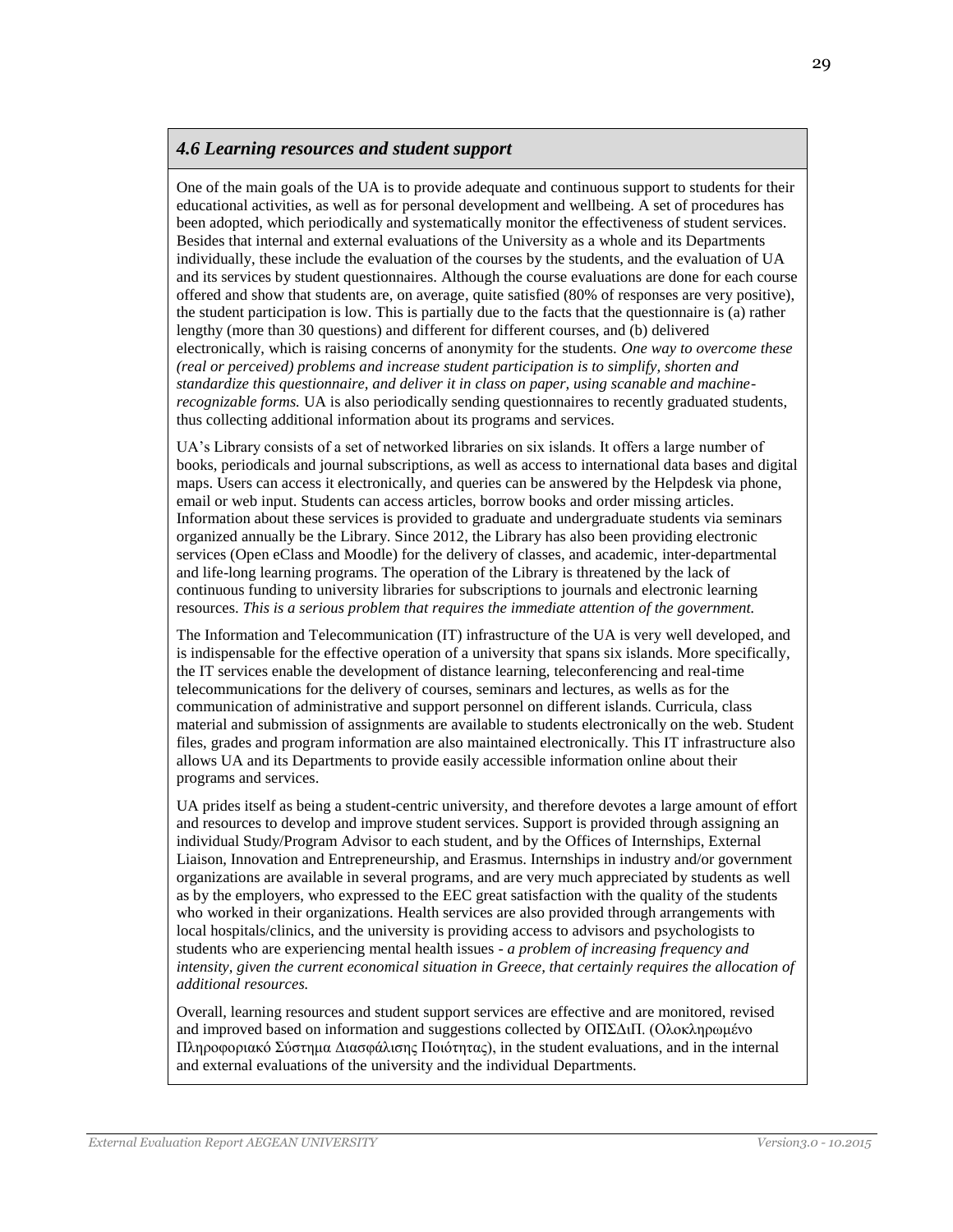| 4.6                           | <b>Tick</b> |
|-------------------------------|-------------|
| Worthy of merit               |             |
| <b>Positive evaluation</b>    |             |
| Partially positive evaluation |             |
| <b>Negative evaluation</b>    |             |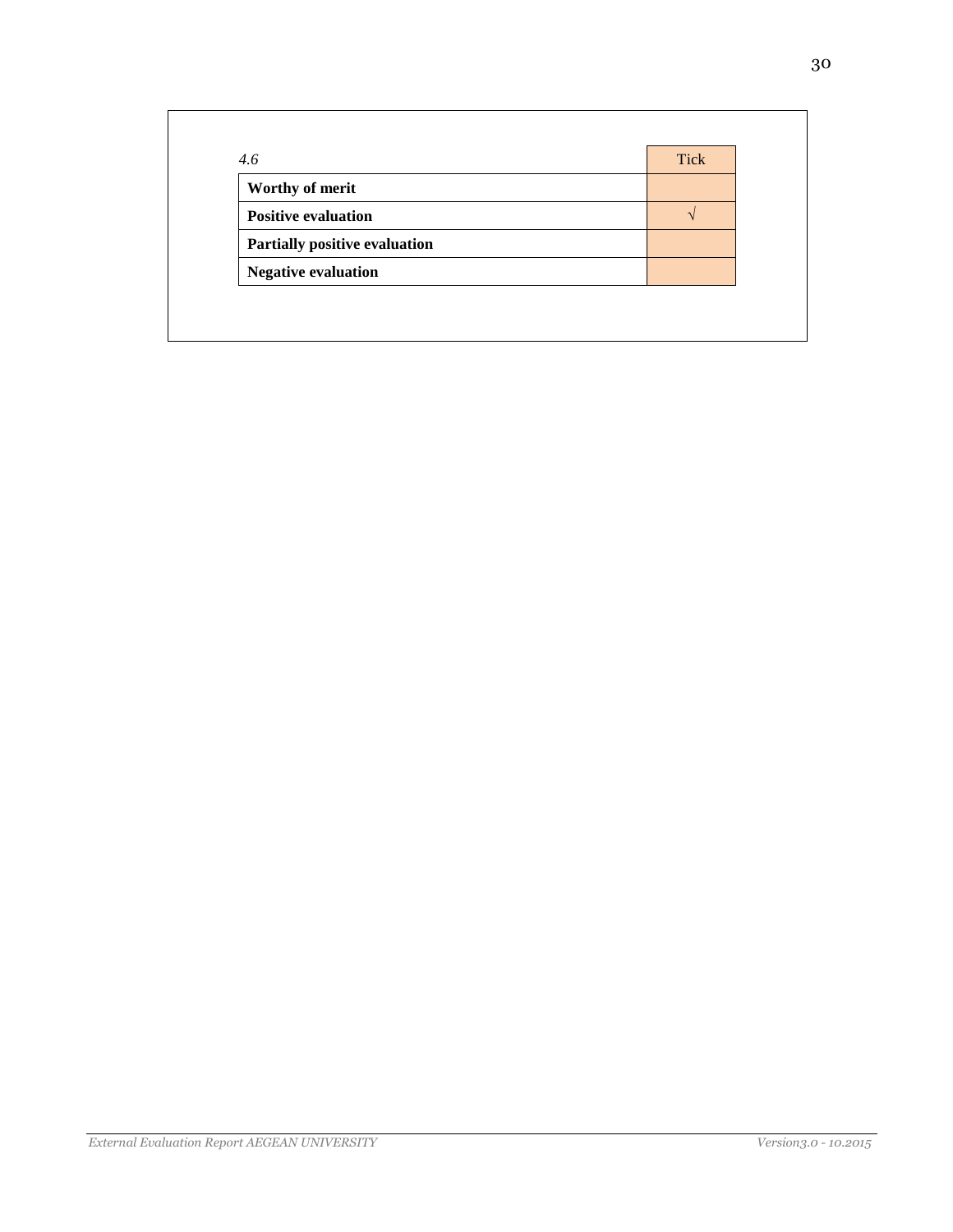### *4.7 Information Systems for Recording and Analysing Data and Indicators*

UA possesses a number of information systems that collect, analyse and utilize information in support of the operation, decision-making, strategic planning and internal evaluation of the university. In particular, its Quality Assurance Unit (ΜΟΔΙΠ) has established an Integrated Information System (ΟΠΣΔιΠ), which collects and processes information available in subsystems such as those dealing with student and personnel records, accounting, payroll, library, and special research fund (ΕΛΕ). Information provided by the student records system includes lists of registered and graduated students, and of students holding scholarships, and a large number of key performance indicators and statistical information on courses, students, services, evaluations, both on a Departmental level and on overall university level. Statistics can be displayed in tables and diagrams and analyzed by year, gender and other selectable parameters both in an absolute and in a relative, i.e., comparative, way, which shows clearly the time progression and variability of various indicators and allows for meaningful comparisons between courses, departments, faculty members, student groups, etc. Course evaluations, as well as the internal Departmental self-evaluation reports, are enabled and analyzed by ΟΠΣΔιΠ. Student satisfaction reports are collected electronically from both the current and the recently graduated UA students. It is worth mentioning here that UA has established a database and a way of tracking the career paths of its students and feeding them information about the activities and status of the programs they graduated from. *To improve the effectiveness of this system, it is suggested it be fully web based and automated in a way that individuals can update their own contact information and employment records as often as needed.*

UA has already, or will be introducing/upgrading in the near future, systems for collecting, analysing and utilizing information regarding its other functions and activities. These include: an interoperable platform for the joint support of its financial and administrative services (personnel records, payroll, budget, accounting, supplies, contracts and university property); system software for the special research fund (external research grants/contracts, information and statistics on research funding, etc.); an umbrella system that links the systems of the Offices of Employment and Careers (ΔΑΣΤΑ), Internship, Innovation and Entrepreneurship, and Liaison Office, provides announcements on position opening, graduate programs, scholarships, internships, etc., lists companies and external sponsors, and gives access to CVs of academic staff and current and past students; and a pilot program of Business Intelligence that will create a Greek Universities Network (GUNet), link the information systems of all academic institutions and allow exchange of information and comparisons at national level.

*EEC cannot assess whether UA has, or is planning to, benchmark itself against other similar universities within and outside Europe, as no such information was provided during the site visit.* Nevertheless, it is evident from the information provided that UA's IT infrastructure and information collection and analysis systems compares well to those of well-established universities around the world.

| 4.7:                                 | <b>Tick</b> |
|--------------------------------------|-------------|
| Worthy of merit                      |             |
| <b>Positive evaluation</b>           |             |
| <b>Partially positive evaluation</b> |             |
| <b>Negative evaluation</b>           |             |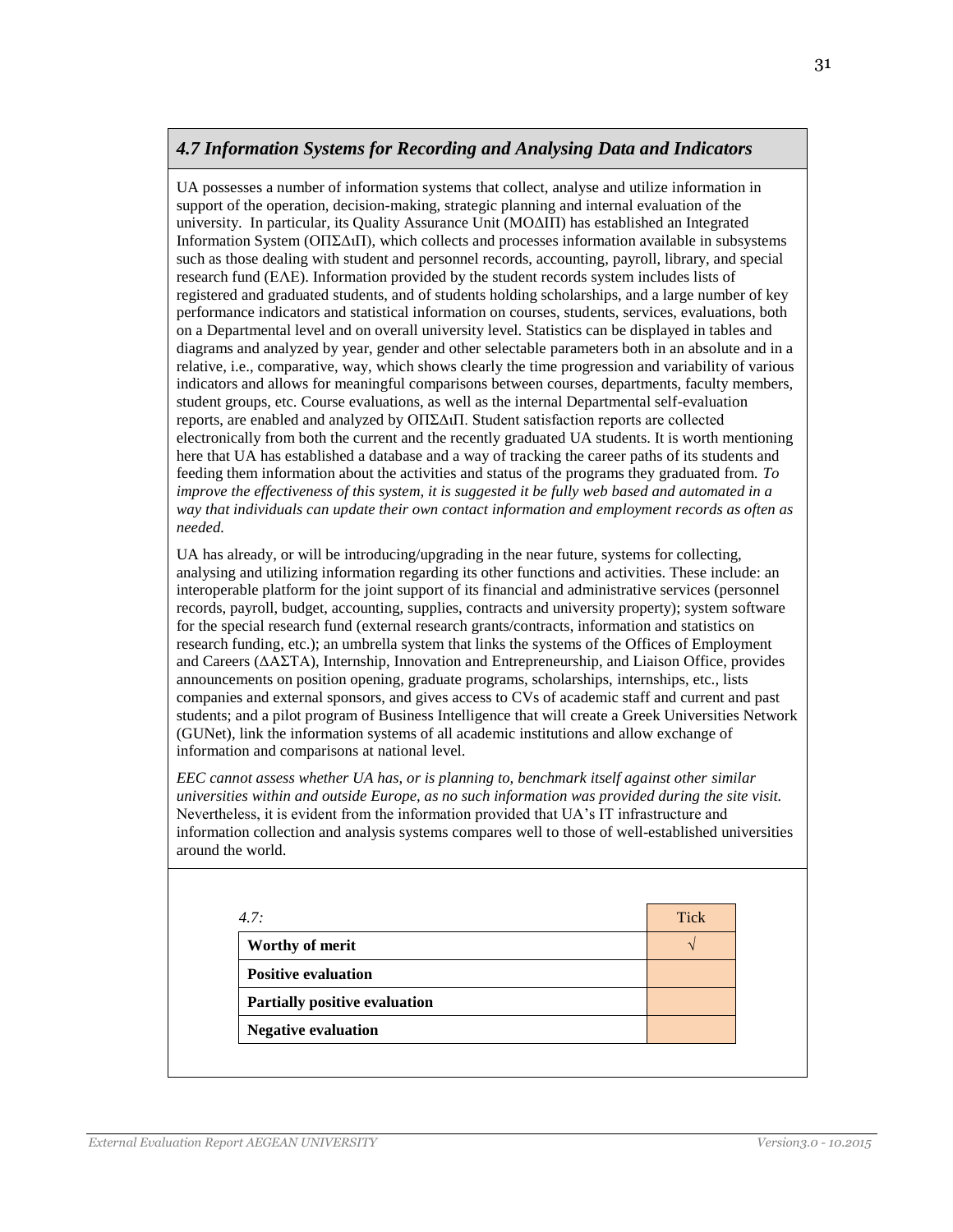# *4.8 Dissemination of information to stakeholders*

The publicization of information at the UA is done via electronic and printed means. The later comprises the monthly sixteen-page newsletter of the university (ΑΙΓΑΙΟ.edu), which is printed in 10,000 copies and distributed at the university locations, and the monthly pamphlet about events organized by/at UA, which is printed in 2000 copies and distributed inside UA and sent to local authorities. The former comprises posting in social media (facebook) and the web pages of the university, which are kept current via regular updating. There is a wide spectrum of information available to the stakeholders, ranging from information about learning opportunities for new students to the promotion of student and faculty awards and cultural events at the university. UA's central web site provides information on the university's history, administration, academic programmes and services, as well as current news, announcements and job postings. It also provides direct links to the web pages of the Departments including their programs of life-long learning and summer schools, the Library, the Research Committee, the company managing the university estate, and the offices of Academic Programmes and International Collaborations (Erasmus), Quality Assurance, Internships, External Liaisons, and Employment and Careers. Available online are also the CVs of the academic staff, the internal and external evaluations of the Departments, and a database (OCTOPUS) of the registration and promotion of the research output (publications, research programs) of the faculty members. The online information addressing the needs of current and prospective students is very well organized, and includes detailed downloadable (in pdf format) guides about the requirements of the various programmes of study and about 'surviving' as a new student in a new environment.

On most, though not all, web pages of the university, the information is provided in both Greek and English. It is worth mentioning that some of the web pages, such as, the one of UA's Liaison Office, are providing online forms for the evaluation of the available online information and the quality of the service provided by a particular office or service of the university.

| 4.8                                  | <b>Tick</b> |
|--------------------------------------|-------------|
| Worthy of merit                      |             |
| <b>Positive evaluation</b>           |             |
| <b>Partially positive evaluation</b> |             |
| <b>Negative evaluation</b>           |             |

# *4.9 Continuous monitoring and periodic review of the study programmes*

Since 2009, UA has been continuously monitoring its academic programs and is making major revisions every three to five years. Each Department can make smaller changes annually based on the feedback received by its stakeholders. Such changes are typically proposed by the Academic Program Committee to the Department's Council, which then discusses and approves the changes. At the School level, the approval is given by the School's Council. The proposed changes take into account factors such as the students' course evaluations, the students' workload per course (ECTS units), lecturing and/or laboratory requirements, international trends and the changing needs of society. This type of information is provided by internal and external processes, such as the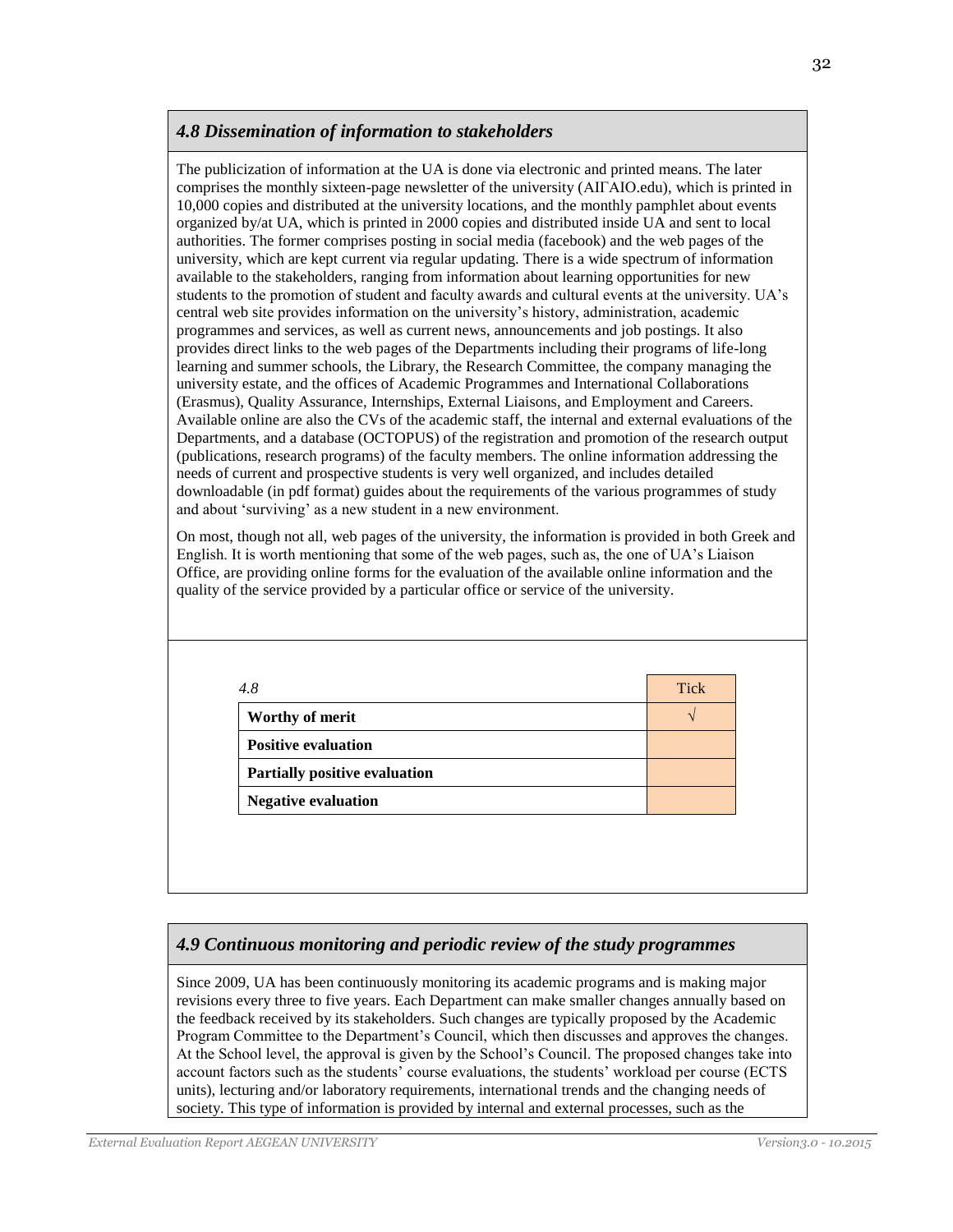monitoring of the graduated students' career paths, links and collaborations with past students and external sponsors, the needs of industry and professional organizations, and the recommendations in the internal and external evaluations of the Departments and the university. In addition, some of the academic units produce an internal Progress Report on an annual or biennial basis, which contain quantitative and qualitative information that is valuable for the evaluation and periodic update of their programs of study.

Although links and contacts that provide suggestions for improvements are in place on a personal level – and have resulted in important changes such as the introduction of new courses and directions, the strengthening of inter- and multi-disciplinarity and internal/external collaborations, and the shortening of the students' program completion time – they have not been formalized officially. *It is recommended that each Department form an Advisory Board, with representation from students and each of its main stakeholders, which will provide input and recommendations annually for any changes necessary to the academic program in order to meet the personal and professional needs of the students as well as the needs of a rapidly changing society.* In their meetings with the EEC, the representatives of stakeholders, past students and sponsors of UA expressed strong support for, and a keen interest to participate in, such Advisory Boards as soon as they are established.

| 4.9                           | <b>Tick</b> |
|-------------------------------|-------------|
| Worthy of merit               |             |
| <b>Positive evaluation</b>    |             |
| Partially positive evaluation |             |
| <b>Negative evaluation</b>    |             |

# *4.10 Periodic external evaluation*

As the requirement for university external evaluations was established by law in 2011, and even though its programs have had external evaluations already, this is the first time that the UA is being evaluated by an EEC. UA has, however, already undergone an external evaluation in 2005 on its own initiative. This evaluation was organized in collaboration with the European University Association (EUA) and was conducted by a committee of three international experts. The evaluation praised the university for its dynamism and determination, quality of academic and administrative staff, quality of research, and the positive atmosphere between academics, students and support staff, which is conducive to the success of the students and the continuous improvement of the university and its programs. These positive characteristics, which are very hard to develop in universities as young as UA, were also observed by the members of the EEC. The EUA evaluation identified also some weak points, such as the monitoring and further improvement of the academic programs, the more effective use of the available human resources, attention to students issues, enhanced internationalization, public relations and promotion of the university. The EEC was very pleased to see that the university has put plans in place that address these issues through the strengthening of UA's Quality Assurance Office, the implementation of IT systems that reduce the workload of administrative and support personnel and enable the online evaluation of courses and programs by students, the establishment of international educational and research programs and collaborations (e-learning, co-supervision, mobility of students and staff, summer schools, courses in English, etc.), and a committee/office tasked with promoting the university locally, nationally and internationally.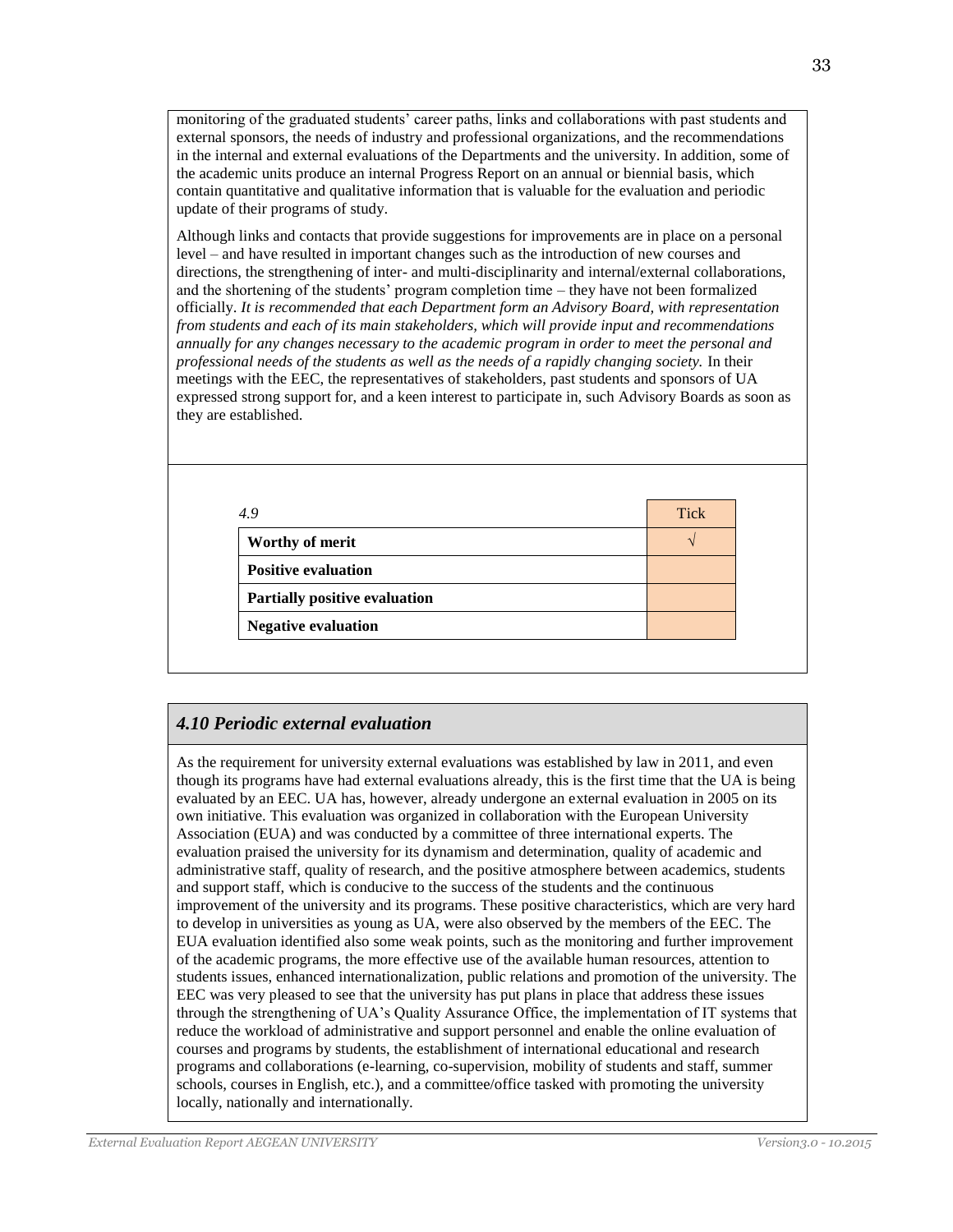Both the EUA evaluation and the current evaluation by the EEC have confirmed that the existing laws that govern the organization and operation of universities in Greece are too restrictive and hamper the effective operation of the institutions and their flexibility to respond to the challenges and changing needs of science and society. *These outdated laws are in urgent need of revision to allow for real self-governance of universities (based on internationally acceptable standards and practices), which is necessary in order to achieve their true potential and for their students to succeed in the very competitive international stage.*

| 4.10                                 | <b>Tick</b> |
|--------------------------------------|-------------|
| Worthy of merit                      |             |
| <b>Positive evaluation</b>           |             |
| <b>Partially positive evaluation</b> |             |
| <b>Negative evaluation</b>           |             |



acted upon the recommendations of that review, and has now established procedures for the periodic internal evaluation and improvement of its programs.

Specific negative points:

- 1. Although the university collects information through informal meetings with the stakeholders, the QA system does not include formal procedures for collecting information from all the connected and external stakeholders.
- 2. The students are involved in the decision making process as members of the various QA committees and individually by filling up the questionnaires. The response rate in filling the questionnaires is very low. The reason for this is that attendance is not mandatory for the courses where a practical element is not part of it. Also, the students are reluctant to participate in the various committees either because of lack of interest or due to the fact that are not fully informed.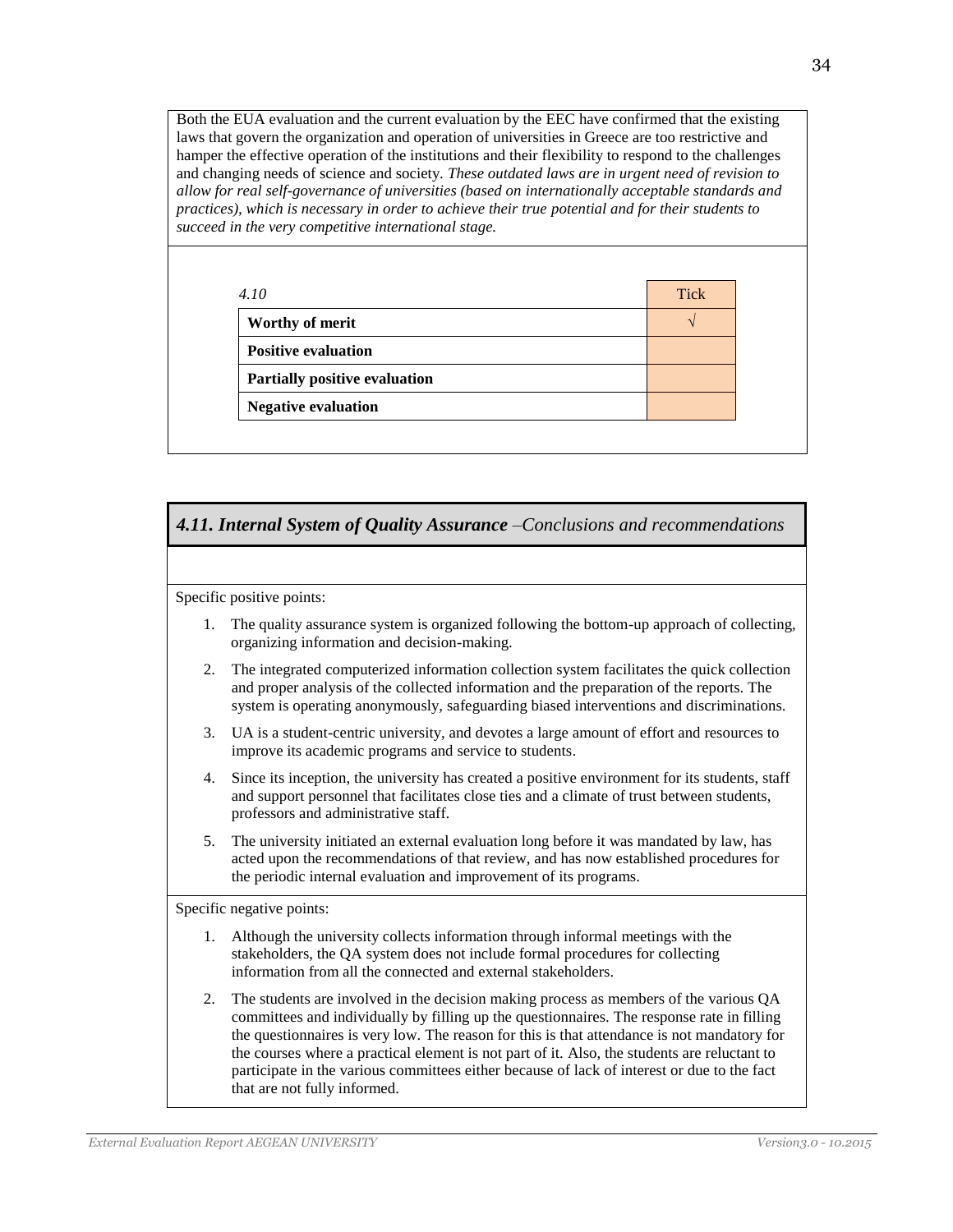- 3. No evidence is provided on the procedure that is followed regarding the way that the number of ECTS allocated to each course is calculated. No formal procedure is in place in collecting information in order to identify whether the ECTS allocated to each course is correct and if not take corrective action.
- 4. No online system to collect and self-update contact and employment information of UA alumni.
- 5. No benchmarking against comparable universities in Greece and abroad.
- 6. The existing laws that govern the organization and operation of universities in Greece are too restrictive and hamper the effective operation of the institutions and their flexibility to respond to the challenges and changing needs of science and society.

Suggestions for further development of the positive points:

- 1&2. Ensure that adequate resources (human, financial, infrastructure) are allocated for the effective operation of the Quality Assurance Units of the university.
- 3&4. The university is encouraged to continue nurturing the positive work and study environment it has developed, with emphasis on the needs of its students.
- 5. UA should maintain and support the culture of frequent internal reporting and evaluation that its Departments and Schools have already developed and implemented.

Suggestions on needed steps for improvement:

- *1. It is recommended that each Department form an Advisory Board, with representation from students and each of its main stakeholders, which will provide input and recommendations annually for any changes necessary to the academic program in order to meet the personal and professional needs of the students as well as the needs of a rapidly changing society.*
- *2. One way to overcome these (real or perceived) problems and increase student participation is to simplify, shorten and standardize this questionnaire, and deliver it in class on paper, using scanable and machine-recognizable forms.*
- *3. Improve communication to students regarding the operation of the Departments and the role of the committees in decision-making and recommending improvements, and encourage them to assign representatives to each committee.*
- *4. Develop a process that ensures that the ECTS units of each course are commensurate with the actual student workload.*
- *5. To improve the effectiveness of this system, it is suggested to be fully web based and automated in a way that individuals can update their own contact information and employment records as often as needed.*
- *6. EEC cannot assess whether UA has, or is planning to, benchmark itself against other similar universities within and outside Europe, as no such information was provided during the site visit.*
- *7. The outdated legal framework that governs the organization and operation of universities in Greece is in urgent need of revision to allow for real self-governance of universities (based on internationally acceptable standards and practices), which is necessary in order to achieve their true potential and for their students to succeed in the very competitive international stage.*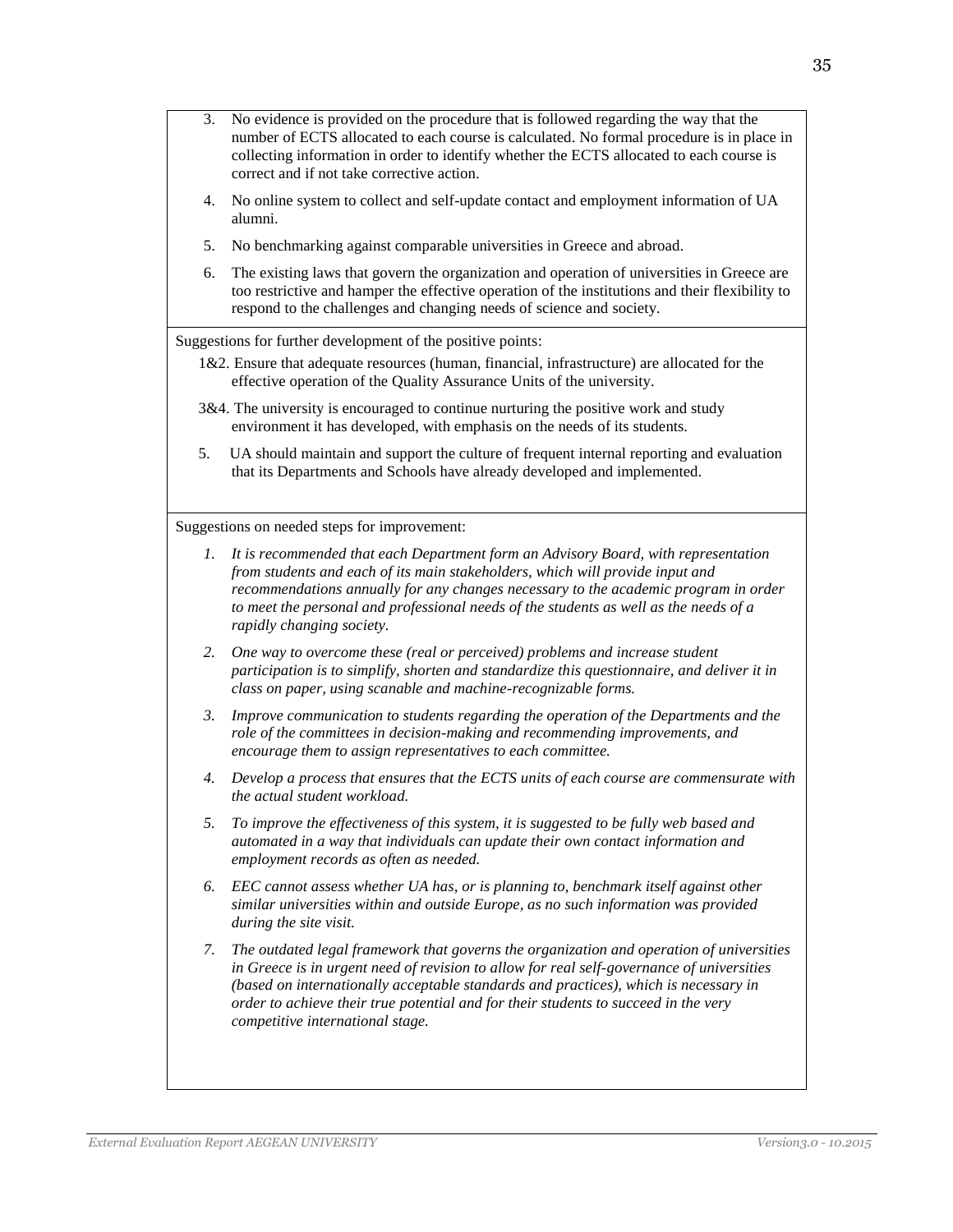# *5. OPERATION OF THE CENTRAL ADMINISTRATION OF THE INSTITUTION*

### *5.1 Central Administration Services of the Institution*

The program of the EEC did not include site visits and separate discussions with administration departments on procedures and management practices. The EEC opinion is based on the information provided and the interviews conducted with key administrative officers, and on the documentation provided (see D in section 2.1, p.6).

Comments on several services can be found in earlier sections of this document.

The total number of administrative staff at the moment is 255. Based on various studies conducted, this is considered as very low.

The special circumstances (geographical dispersion, low number of administrative staff, remoteness from mainland Greece) has forced the UA to develop a set of procedures and practices which provided solutions to the acute problems it was facing over the years. The experience of the administrators and the good practices developed are an asset for the institution.

It became evident that flexibility, inventiveness, a high spirit of collegiality, and sense of responsibility and devotion became part of the culture of the UA. Formalization and standardization of most procedures has been successfully accomplished. There is efficient collaboration and division of tasks between the central administration and the local units, which are located in each island. However, successful management seems to be empirical and improvised rather than according to a documented or certified approach based on any certification standard (e.g., ISO 9000).

A notable difficulty faced by the administration services is that the approval by the state of the Institution's organization chart and internal operation regulations is still pending. Although there is provision for the appointment of a Head of administrative services (Γραμματέας), this very important position has not been filled yet. The ratio of administrative to academic staff is very low. Although the members of the EEC were impressed by the high degree of dedication of all staff members they met, they also realized that the workload of administrators is very high, and this is potentially a threat for the efficient operation of the institution. Some services are entirely lacking, such as a legal office and a permanent doctor. There is also a notable absence of technical support personnel (ειδικότητες τεχνικού προσωπικού).

| 5.1                                  | <b>Tick</b> |
|--------------------------------------|-------------|
| <b>Worthy of merit</b>               |             |
| <b>Positive evaluation</b>           |             |
| <b>Partially positive evaluation</b> |             |
| <b>Negative evaluation</b>           |             |

This rating is based on the efficiency of the administration services, despite the existence of major structural problems.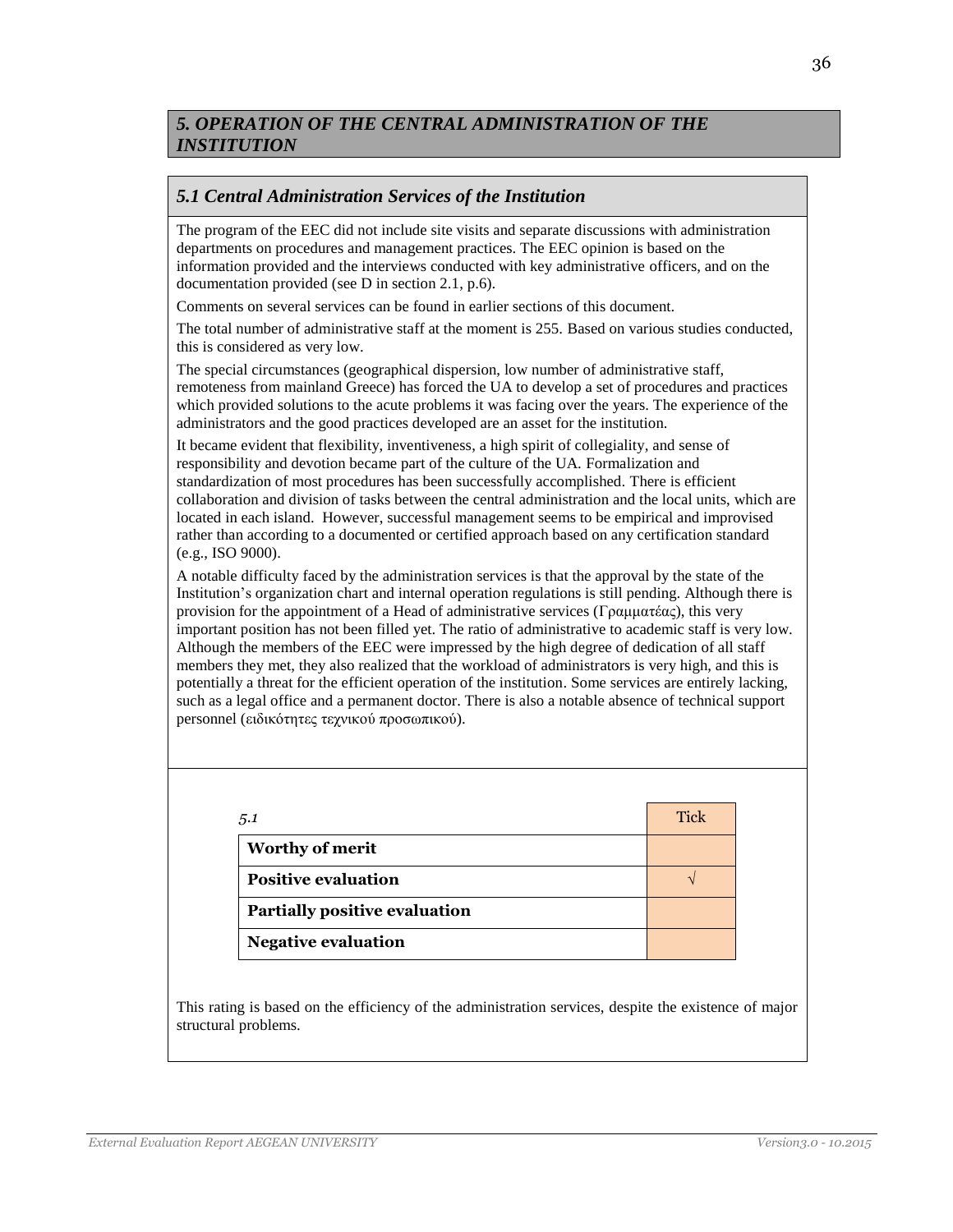# **5.2 Operation of the Central Administration of the Institution – Conclusions** *and recommendations*

Specific positive points:

The development of the UA hitherto is the result of insightful and perceptive planning. Further on, the EEC singles out the following strong points:

- 1. Flexible and effective management
- 2. Largely standardized and formalized internal procedures
- 3. Proactive leadership
- 4. Sense of duty and positive attitude on behalf of the staff

Specific negative points:

1. Understaffing at all levels, most acute in the case of the Technical Support Services. The position of the Head of Administration is vacant.

- 2. Lack of services such as a legal office and a permanent doctor based at the Institution.
- 3. Insufficient state funding

4. Delay in the approval of the institution's internal operation regulations (Εσωτερικός Κανονισμός) and organization chart (Οργανόγραμμα) by the state.

Suggestions for further development of the positive points

The suggestions listed below aim to increase efficiency and effectiveness, and to facilitate operations.

1. Although internal procedures are increasingly standardized, it is suggested to develop, in addition, certified procedural approaches.

2. There is a strong need to increase the number of staff at all levels.

3. Intensification of the use of the opportunities for EU funding may allow to better support the different operations of the Institution.

Suggestions on needed steps for improvement:

Improvement would be notably facilitated if the Institution would be able to achieve a larger degree of autonomy from the state. As things stand now:

- 1. The state should approve as soon as possible the set of regulations (Εσωτερικός Κανονισμός).
- 2. The position of the Secretary (Γραμματέας) should be filled as soon as possible.
- 3. Alternative ways should be sought, to increase the number of staff.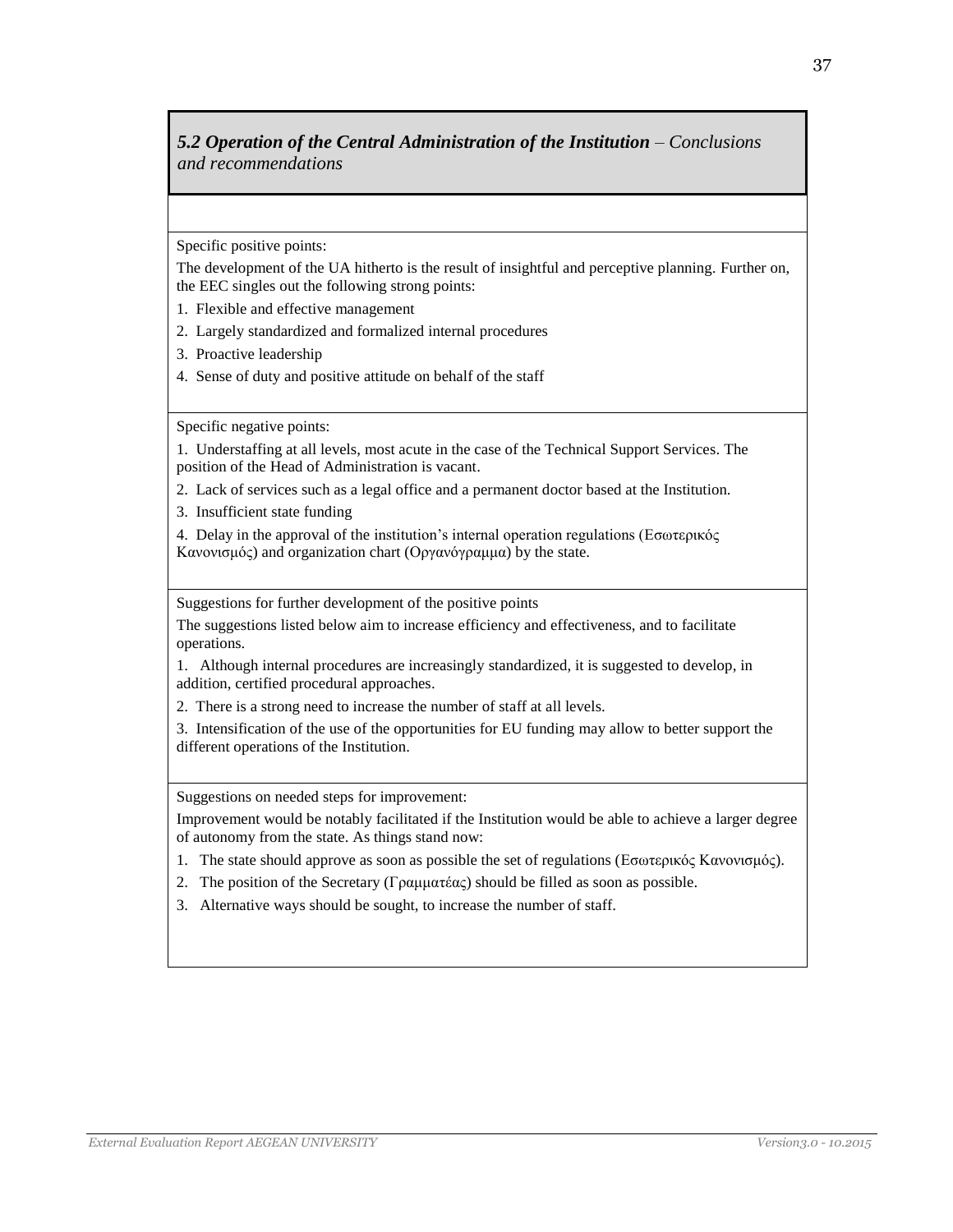# *6. FINAL CONCLUSION AND RECOMMENDATIONS*

Specific positive points:

1. Consistency and continuity concerning vision and strategy

2. Very good organisation and synergy between the different levels of administration

3. Innovative research and educational programmes designed according to best international standards

4. Flexible methods and wide use of modern technology in education

5. Strong outreach component by means of life-long learning programmes and summer schools

6. Ongoing internationalization – emphasis on networking, mobility and establishment of collaboration protocols with international institutions

7. Strategic location in a large, developing area and emphasis on the contribution to regional development

8. Emphasis on evaluation and quality

9. Excellent communication between students and faculty

The UA has an excellent record of quality assurance procedures and has demonstrated a remarkable ability to change/improve. It is noteworthy to remind that in 2005 it organised an External Evaluation by the EUA, the recommendations of which have been implemented for the further development and modernisation of the Institution. The EEC received consistently the impression that UA is a highly dynamic and evolving environment.

Specific negative points:

1. Very limited infrastructure

2. Insufficient welfare and social services for students

3. Insufficient personnel (academic, administrative, and technical support) and low ratios of faculty members to students and administration members to faculty members

4. Limited financial resources from the state, affecting the general development of the institution

5. Limited influence on decision making on the state level

6. There is a general lack of certified procedural approaches, although it is clear that procedures at the UA are increasingly systematized and formalised.

Suggestions for further development of the positive points*:*

1. The University should insist on the implementation of its strategic plan despite external adversities.

2. Further emphasize internationalization, intensify and systematise quest for external funding, both from the EU and from the private sector.

3. Capitalize on their assets and good name of the University, its alumni, as well as on its unique geographical location - rebranding.

Suggestions on needed steps for improvement:

The majority of negative points raised in this report, are linked with limitations imposed by the state and the financial situation in Greece. The amendment of these limitations requires to revise the outdated legal framework, allow self-governance, and decrease bureaucracy according to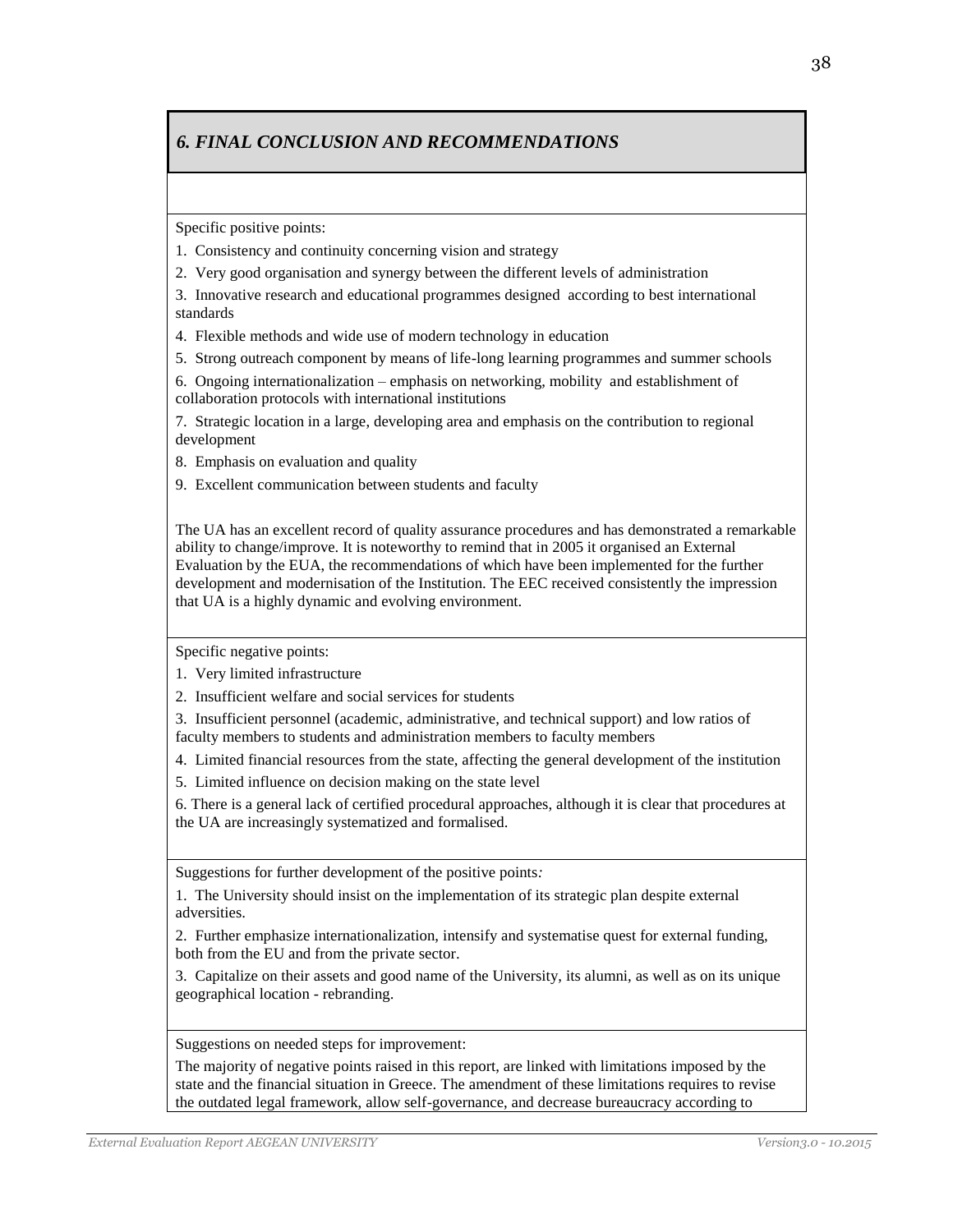internationally acceptable standards and practices! This is necessary in order for the UA to achieve its true potential and for the students to succeed in the very competitive international stage.

At the Institution's level, there is room to:

1. Develop a more coherent and intense fund-raising strategy.

2. Develop alternative ways to provide a better framework for student activities and welfare.

3. Move towards the use of certified procedural approaches, and to further systematise and formalise the existing practices. For instance, formal links can be developed between Departments and the stakeholders to gain input on a yearly basis for any changes needed in the academic program, in order to meet the personal and professional needs of the students as well as the needs of a rapidly changing society.

### *6.1 Final decision of the EEC*

| Overall Institutional evaluation:    | <b>Tick</b> |
|--------------------------------------|-------------|
| Worthy of merit                      |             |
| <b>Positive evaluation</b>           |             |
| <b>Partially positive evaluation</b> |             |
| <b>Negative evaluation</b>           |             |

The EEC was impressed by the performance and achievements of the UA, especially in terms of innovation, internationalization, research, outreach, both in teaching and research, as well as in terms of management, leadership and strategy. All this is **worthy of merit**.